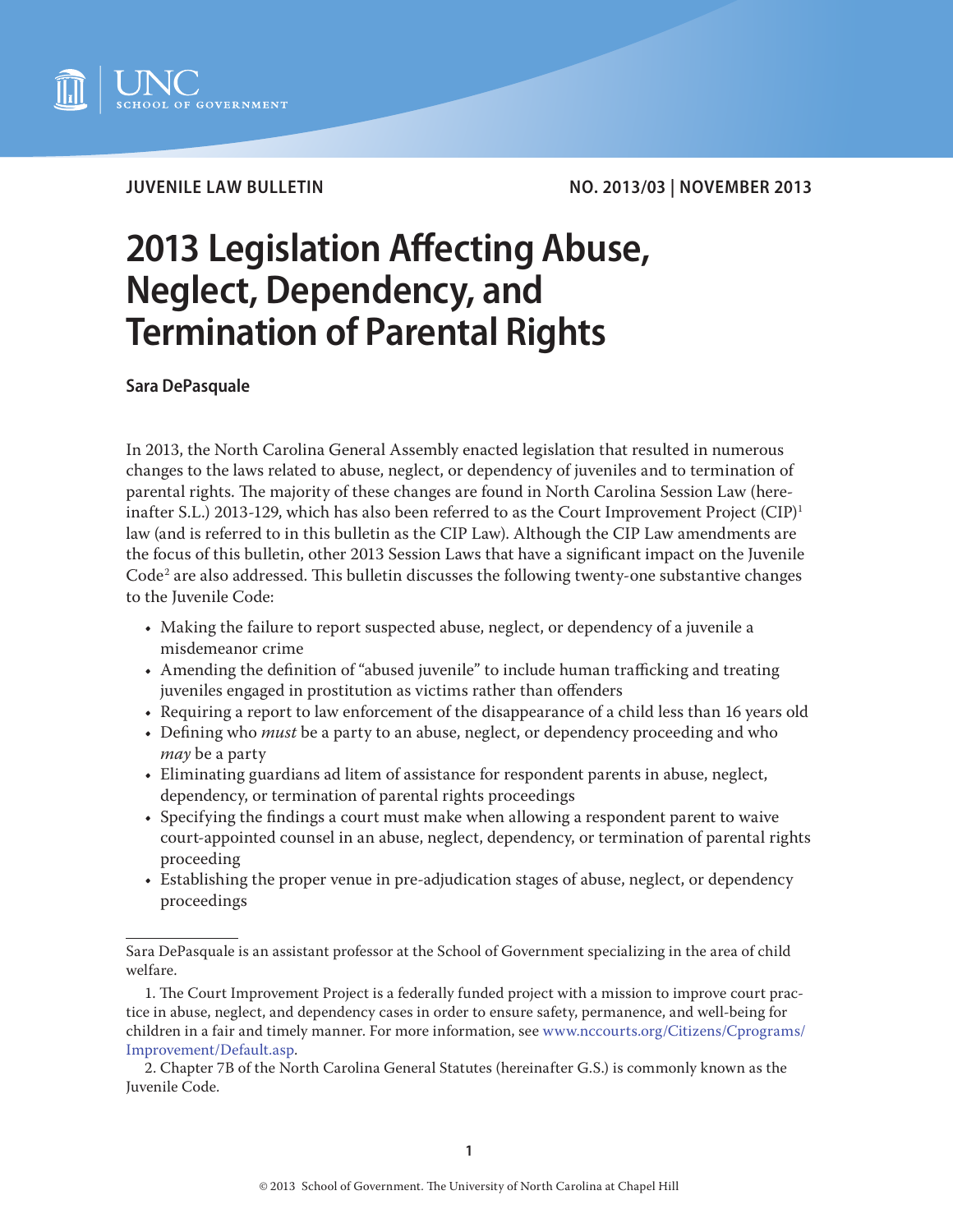- Requiring a pre-adjudication hearing in abuse, neglect, or dependency actions
- Specifically including "nonrelative kin" as nonsecure custody placement options, including tribal placement options for Indian children who are members of state-recognized Indian tribes
- Adding certain sexual crimes to the list of aggravating factors allowing for cease reunification efforts
- Creating a new visitation statute that requires court-ordered parental visitation plans to explicitly state certain elements and allowing motions to modify visitation to be referred to mediation
- Replacing the statutes on review hearings and permanency planning hearings with a new consolidated statute
- Defining a juvenile's "return home" to include placement with either parent
- Establishing a state guardianship assistance program
- Requiring an inquiry into terminating jurisdiction and transferring a case to a civil custody order
- Requiring service of a termination of parental rights petition on a respondent parent's attorney
- Revising the statute addressing an unwed father's actions to establish paternity prior to the filing of a termination of parental rights petition
- Requiring the department of social services to consider foster parents who want to adopt when selecting adoptive parents for a juvenile
- Establishing additional criteria for parental relinquishments and for voiding relinquishments
- Amending notice and hearing procedures regarding individuals being placed on the Responsible Individuals List
- Requiring both the party and attorney to sign the notice of appeal

# **Mandated Reporting Laws**

## **Reporting Suspected Abuse, Neglect, or Dependency of a Juvenile**

North Carolina law requires "any person" who has cause to suspect that any juvenile is abused, neglected, or dependent, as defined by G.S. 7B-101, $^3$  to make a report to the director $^4$  of the county department of social services<sup>5</sup> where the juvenile resides or is found.<sup>6</sup> North Carolina is one of only seventeen states, along with Puerto Rico, to have a universal mandated reporting law.7 This means that the affirmative duty to make a report of suspected child abuse, neglect,

6. G.S. 7B-301.

7. As of 2012, the other states include Delaware, Florida, Indiana, Idaho, Kentucky, Maryland, Mississippi, Nebraska, New Hampshire, New Jersey, New Mexico, Oklahoma, Rhode Island, Tennessee, Texas, Utah, and Wyoming. *See* State Policy & Advocacy Reform Ctr. (SPARC), An Analysis of State Laws

<sup>3.</sup> *See* G.S. 7B-101(1), (9), (15).

<sup>4.</sup> G.S. 7B-101(10) includes in the definition of "director" his or her representative.

<sup>5.</sup> As of August 2013, sixteen of North Carolina's 100 counties have established a consolidated human services agency that includes the county's department of social services, pursuant to G.S. 153A-77. Those counties are Bladen, Brunswick, Buncombe, Cabarrus, Edgecombe, Gaston, Haywood, Mecklenburg, Montgomery, Onslow, Pender, Rockingham, Swain, Union, Wake, and Yadkin. In these counties, the consolidated human services director is authorized to receive abuse, neglect, or dependency reports.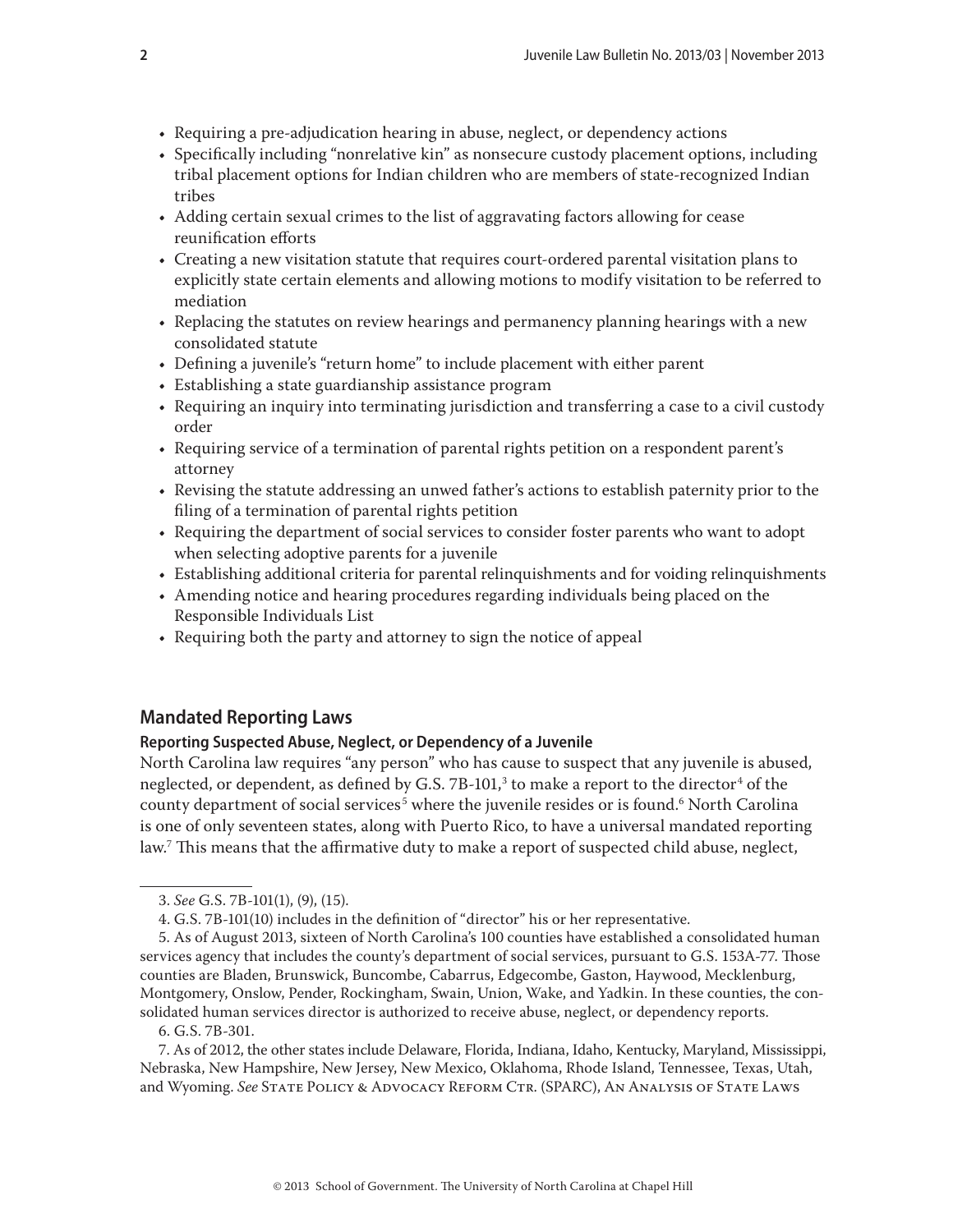or dependency applies to everyone and is not limited to statutorily specified professionals. A person who makes a report of suspected abuse, neglect, or dependency in good faith is immune from any civil or criminal liability, and in any such action, there is a statutory presumption that a person acts in good faith.<sup>8</sup>

There is one exception to the universal mandated reporting requirement in North Carolina. An attorney whose grounds for suspicion of child abuse, neglect, or dependency result from privileged conversations with his or her client during representation only in the abuse, neglect, or dependency case is not subject to the mandatory reporting requirement.<sup>9</sup>

In 2013, the General Assembly made several amendments to both the Juvenile Code and the Criminal Code that impact mandated reporting. These amendments are among the minority of amendments reviewed in this bulletin that do not result from the CIP Law.

"Caylee's law," codified by S.L. 2013-52,<sup>10</sup> made a significant change to the mandatory reporting law by establishing a new statutory sanction for noncompliance. Under the new law, anyone who is required to make a report of suspected abuse, neglect, or dependency of a juvenile who knowingly or wantonly fails to make such a report may be charged with a Class 1 misdemeanor. A person may also be charged with a Class 1 misdemeanor for knowingly or wantonly causing another person to fail to make such a report. This amendment to G.S. 7B-301 is effective for offenses committed on or after December 1, 2013.

Prior to this amendment, North Carolina was in a small minority of states and U.S. territories that did not provide an express statutory sanction for noncompliance.<sup>11</sup> North Carolina now joins forty-three states, American Samoa, Guam, and the Virgin Islands in expressly<sup>12</sup> making it a crime to fail to comply with the mandated reporting law.<sup>13</sup>

Through S.L. 2013-368, the 2013 General Assembly also addressed the issue of human trafficking and its relationship to the abuse of juveniles by making amendments to both the

Regarding Mandated Reporting of Child Maltreatment (Sept. 2012), [www.ncdsv.org/images/](http://www.ncdsv.org/images/SPARC-FF-CF_AnAnalysisOfStateLawsRegardingMandatedReportingOfChildMaltreatment_9-2012.pdf) [SPARC-FF-CF\\_AnAnalysisOfStateLawsRegardingMandatedReportingOfChildMaltreatment\\_9-2012.pdf](http://www.ncdsv.org/images/SPARC-FF-CF_AnAnalysisOfStateLawsRegardingMandatedReportingOfChildMaltreatment_9-2012.pdf). However, on October 28, 2013, the New Mexico Court of Appeals issued a decision finding that "every person" is limited to the itemized list of professionals. This opinion is likely to be heard by the New Mexico Supreme Court. If the New Mexico Court of Appeals decision is reversed, there will be eighteen states that have a universal mandated reporting law.

8. G.S. 7B-309.

9. G.S. 7B-310.

10. For more information about Caylee's Law, see Jessica Smith, *North Carolina's "Caylee's Law,"* N.C. Crim. L., UNC Sch. of Gov't Blog (Oct. 3, 2013), [http://nccriminallaw.sog.unc.edu/?p=4479.](http://nccriminallaw.sog.unc.edu/?p=4479)

11. Maryland, Puerto Rico, and Wyoming currently do not have civil or criminal penalties for failing to comply with mandated reporting laws. *See* Child Welfare Information Gateway, Penalties for Failure to Report and False Reporting of Child Abuse and Neglect (2012), www.childwelfare.gov/systemwide/laws\_policies/statutes/report.pdf#Page=1&view=Fit.

12. Under North Carolina common law, there is an argument that a violation of G.S. 7B-301, which commands the performance of an act but does not impose a sanction for a violation, is a general misdemeanor. *See* State v. McNeill, 75 N.C. 15 (1876); State v. Bloodworth, 94 N.C. 918 (1886); State v. Bishop, 228 N.C. 371 (1947).

13. *See* Child Welfare Information Gateway, *supra* note 11. In 2012, Louisiana joined this group by amending its criminal law, specifically Section 14:403 of the state's Revised Statutes. In 2013, Connecticut, Maine, and Missouri passed laws making it a crime for failing to comply with the mandated reporting laws of their respective states.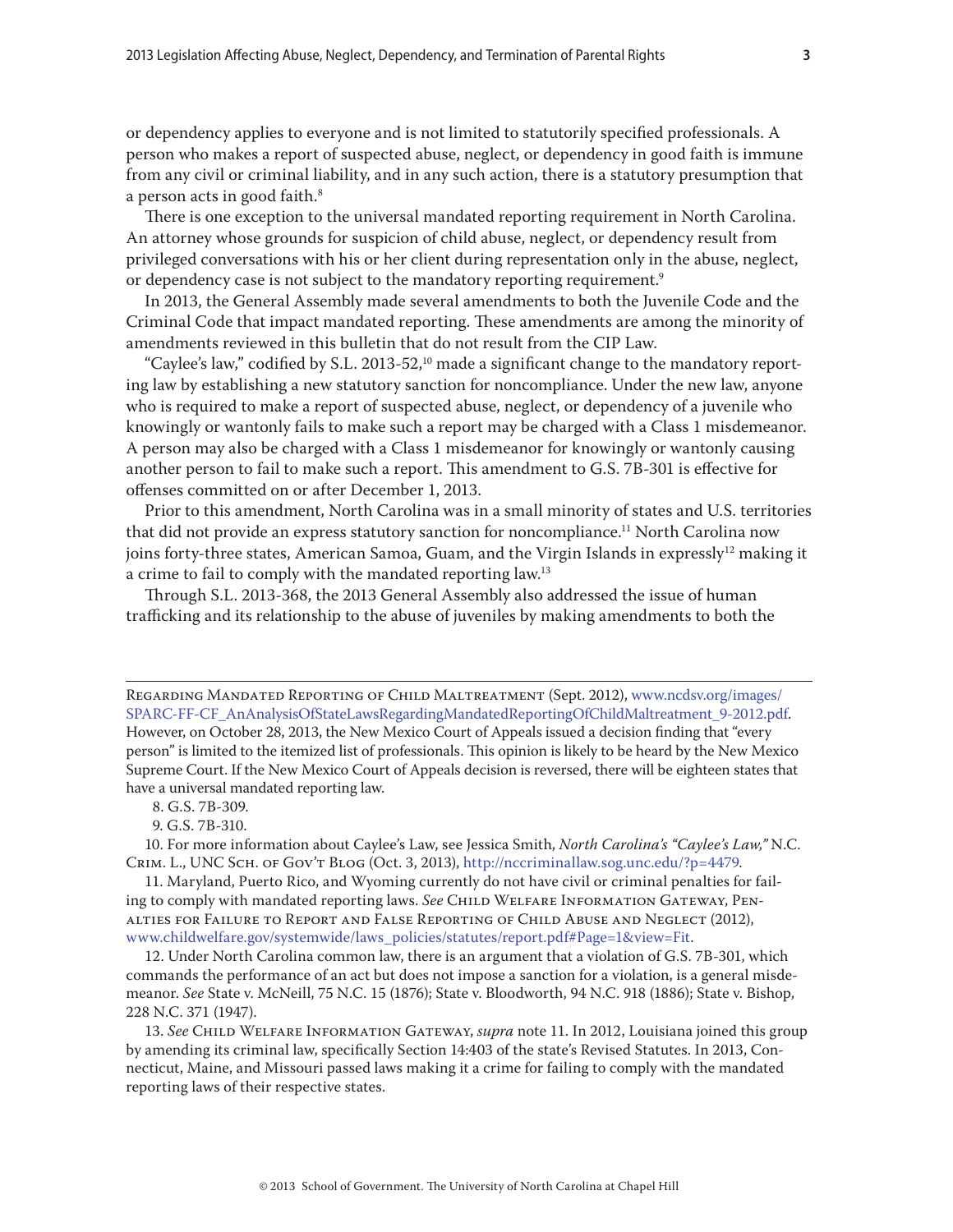Juvenile Code and the Criminal Code. The definition of "abused juvenile" 14 in the Juvenile Code is amended to include a juvenile whose parent, guardian, custodian, or caretaker commits or allows to be committed an offense of human trafficking,<sup>15</sup> involuntary servitude,<sup>16</sup> or sexual servitude<sup>17</sup> of a child. In addition, the criminal statutes for prostitution are amended to provide that a minor, defined as "any person who is less than 18 years of age,"<sup>18</sup> is immune from prosecution for prostitution.19 These amendments are effective for offenses committed on or after October 1, 2013. With this new law, North Carolina has joined the recent national trend of states enacting laws that treat both domestic and foreign-born juveniles who engage in the commercial sex trade as victims as opposed to offenders.20

Under the new law, if a person who is suspected of or charged with prostitution is discovered to be a minor, the person "…shall be taken into temporary protective custody as an undisciplined juvenile...."<sup>21</sup> The law enforcement officer who takes the minor into custody is then bound by the mandatory reporting requirement of G.S. 7B-301 and must immediately make a report of suspected abuse, neglect, or dependency to the director of the department of social services in the county where the minor resides or is found.<sup>22</sup> Upon receiving the report, the county department of social services must initiate an assessment for abuse or neglect within twenty-four hours, pursuant to G.S. 7B-301 and 302.<sup>23</sup> Other amendments to the criminal statutes regarding prostitution, including the offenses of promoting the prostitution of a minor and soliciting or patronizing a prostitute who is a minor, are not discussed here.<sup>24</sup>

- 14. G.S. 7B-101(1).
- 15. G.S. 14-43.11.
- 16. G.S. 14-43.12.
- 17. G.S. 14-43.13.
- 18. G.S. 14-203(2).
- 19. G.S. 14-204(c).

20. Connecticut, Florida, Illinois, Massachusetts, Michigan, Minnesota, New Jersey, New York, Ohio, Tennessee, Vermont, and Washington have all adopted these so-called "safe harbor" laws for minors engaged in prostitution, and these laws vary from immunity from prosecution based upon differing ages of consent, to diversion to child protection, to filing persons in need of supervision petitions, and to discretionary prosecution. This national trend began after Congress made findings in the federal Trafficking Victims Protection Reauthorization Act of 2005 (Pub. L. No. 109-164, 119 Stat. 3558) that human trafficking occurs domestically as well as internationally and that runaway and homeless children in the U.S. were highly susceptible to being domestically trafficked in the commercial sex industry. The definition of "victim of a severe form of trafficking" under the Trafficking Victims Protection Act of 2000 includes any minor under the age of 18 who is recruited, obtained, or provided for a commercial sex act or who is transported to a location for a commercial sex act. 22 U.S.C.A. § 7102(14).

21. G.S. 14-204(c).

22. *Id*.

23. *Id.*

24. For a summary of legislative changes to these statutes, see ROBERT L. FARB, LEGISLATIVE Reporting Serv., Legislative Summaries: 2013 Legislation Affecting Criminal Law and Procedure (UNC School of Government, Sept. 2013), 28, [http://www.sog.unc.edu/](http://www.sog.unc.edu/sites/www.sog.unc.edu/files/2013CriminalLegislation%20Sept%202013.pdf) [sites/www.sog.unc.edu/files/2013CriminalLegislation Sept 2013.pdf](http://www.sog.unc.edu/sites/www.sog.unc.edu/files/2013CriminalLegislation%20Sept%202013.pdf).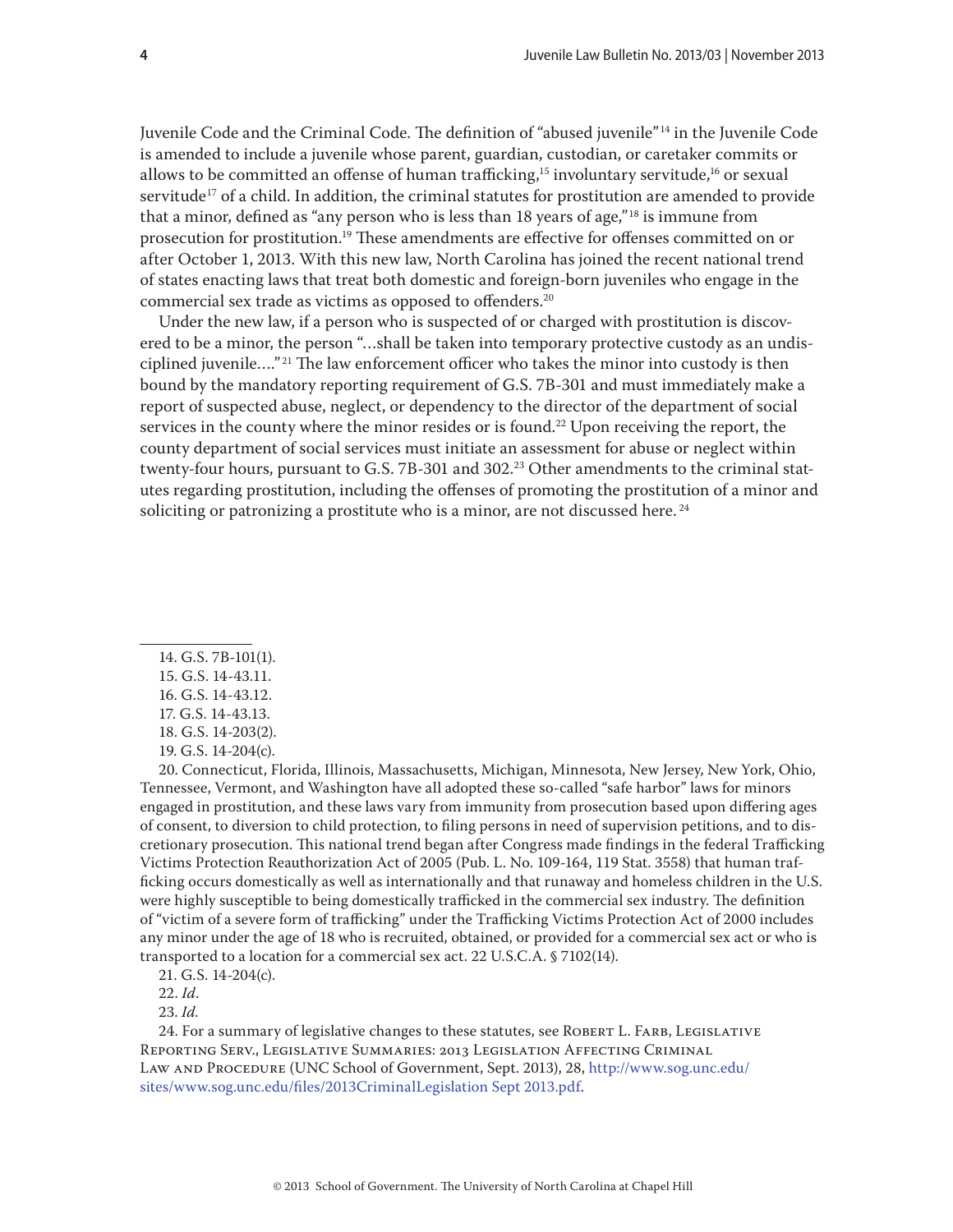#### **Reporting the Disappearance of a Child**

A new duty to report the disappearance of a child under the age of 16 to law enforcement officials is established by the enactment of G.S.  $14$ -318.5.<sup>25</sup> The key phrase "disappearance of a child" is defined as when a parent or person providing care or supervision for a child less than 16 years old does not know where the child is and has not had contact with the child for twentyfour hours. With this new law, a parent or person who is caring for or supervising a child can be charged with a Class I felony for wantonly and knowingly failing to make a report to law enforcement officials. In addition, "any person" who reasonably suspects both the disappearance of a child and that the child may be in danger can be charged with a Class 1 misdemeanor for failing to report those suspicions to law enforcement officials "within a reasonable time." A person making a good faith report required by these provisions is immune from civil and criminal liability, and in any such action, a statutory presumption exists that the person was acting in good faith.<sup>26</sup> It is important to note that although this new statute mandates that a report be made to law enforcement, it makes no mention of the department of social services or the mandated reporting statute found at G.S. 7B-302. If a person suspects the juvenile may also be abused, neglected, or dependent, that person should make a report to the county department of social services in addition to law enforcement.

#### **Legislative Study**

In addition to these significant changes related to mandatory reporting, the 2013 General Assembly directed the Division of Social Services within the North Carolina Department of Health and Human Services to conduct a study related to reports of child abuse, neglect, and dependency and the procedures for responding to those reports.<sup>27</sup> The findings of the study, along with recommendations to improve the process, must be provided to the Joint Legislative Committee on Health and Human Services and the Fiscal Research Division by April 1, 2014.

# **The Parties in Abuse, Neglect, and Dependency Proceedings**

Abuse, neglect, or dependency proceedings involve multiple parties and other interested persons who would like to be a party. Some of these interested persons have a right to be heard but do not have a similar right to be a party.28 The CIP Law specifically addresses who *must* be a party and who *can* be a party in these cases. It accomplishes this by adding a new statute,

28. *See* G.S. 7B-901, -906.1(c).

<sup>25.</sup> S.L. 2013-52, sec. 2.

<sup>26.</sup> G.S. 14-318.5(g).

<sup>27.</sup> Section 12C.7 of S.L. 2013-360 requires the study to review eight factors: reports of child abuse in child care facilities; how reports of child abuse are received; the number of inaccurate reports of child abuse received annually; the number of children placed in and the reasons a child is placed in child protective services; the procedures the Division follows after determining child abuse has or has not occurred; the number of reports the Division has determined to be false, with a summary of actions taken in response to those false reports; and procedures the Division follows in redacting reports or other information made available to the public about an individual accused of child abuse or a child care facility alleged to have been the site where child abuse occurred when there is a subsequent determination that no abuse occurred.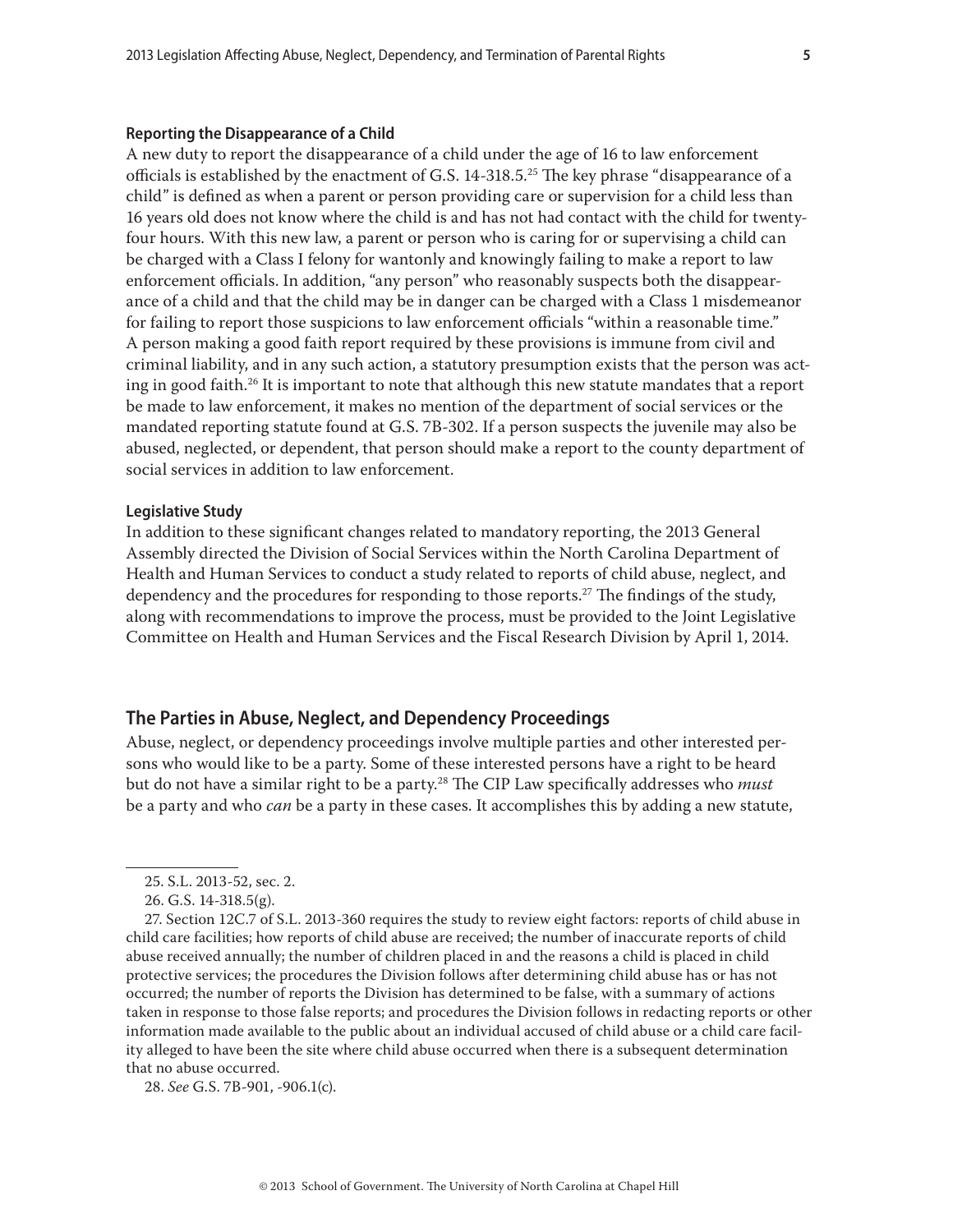G.S. 7B-401.1, and amending several other statutes in the Juvenile Code. These changes are effective for all actions filed or pending on or after October 1, 2013.

The CIP Law provides that the parties must include: the petitioner, who is specifically identified as a county director of a department of social services (or his or her authorized representative), the juvenile, and the juvenile's parents. There are three statutory exceptions to the requirement that a parent be a party in the proceeding. A parent is so excepted in any of the following circumstances:

- (1) When his or her parental rights have been terminated
- (2) When he or she has relinquished the juvenile for adoption and the juvenile court has not ordered that he or she be made a party to the juvenile proceeding
- (3) When he or she has been convicted of first-degree rape<sup>29</sup> or seconddegree rape<sup>30</sup> and the juvenile was conceived as a result of that crime

If a juvenile has a guardian or a custodian at the time the abuse, neglect, or dependency petition is filed, the guardian or custodian must also be a party in the juvenile proceeding. The legislation limits the definition of "custodian" to a person who or agency that has been awarded legal custody.<sup>31</sup> If a juvenile has a caretaker, which is a person other than a parent, guardian, or custodian who has responsibility for the health and welfare of a juvenile in a residential setting, the caretaker shall be party to the juvenile proceeding only if the juvenile petition contains allegations relating to the caretaker or if the caretaker has assumed the status and obligation of a parent.<sup>32</sup> The juvenile court also has discretion to order that a caretaker not meeting the criteria be a party in the juvenile proceeding.

The CIP Law addresses the length of time a person remains a party. As petitioner, the county department of social services stays a party in the action until the court terminates its jurisdiction over the action. If a guardian, custodian, or caretaker is a party in the proceeding, the court has the authority to remove that person after determining that he or she is no longer a necessary party. There are two questions the court must consider in making this determination:

- (1) Does the person have legal rights that may be affected by the action?
- (2) Is the person's continuation as a party necessary to meet the juvenile's needs?

If the court answers "no" to both questions, it may remove that person as a party.

The addition of parties during the course of a juvenile proceeding is also addressed by the new statute. If, during the proceeding, a guardian is appointed for the juvenile<sup>33</sup> or a person is ordered to be the juvenile's custodian,<sup>34</sup> that person automatically becomes a party to the juvenile proceeding if placement with that guardian or custodian is the juvenile's permanent plan.<sup>35</sup>

32. G.S. 7B-101(3). This definition remains unchanged.

33. G.S. 7B-600.

35. Children who have been removed from their parents or parental figures and adjudicated abused or neglected must receive a permanent plan. A permanent plan is designed to timely place the juvenile in a permanent home, and it may include reunification, termination of parental rights and adoption, legal

<sup>29.</sup> G.S. 14-27.2.

<sup>30.</sup> G.S. 14-27.3.

<sup>31.</sup> G.S. 7B-101(8). Language in this provision's definition of "custodian" that included a person who has assumed the status and obligation of a parent without being awarded legal custody is repealed by S.L. 2013-129, sec. 1.

<sup>34.</sup> This term is defined at G.S. 7B-101(8).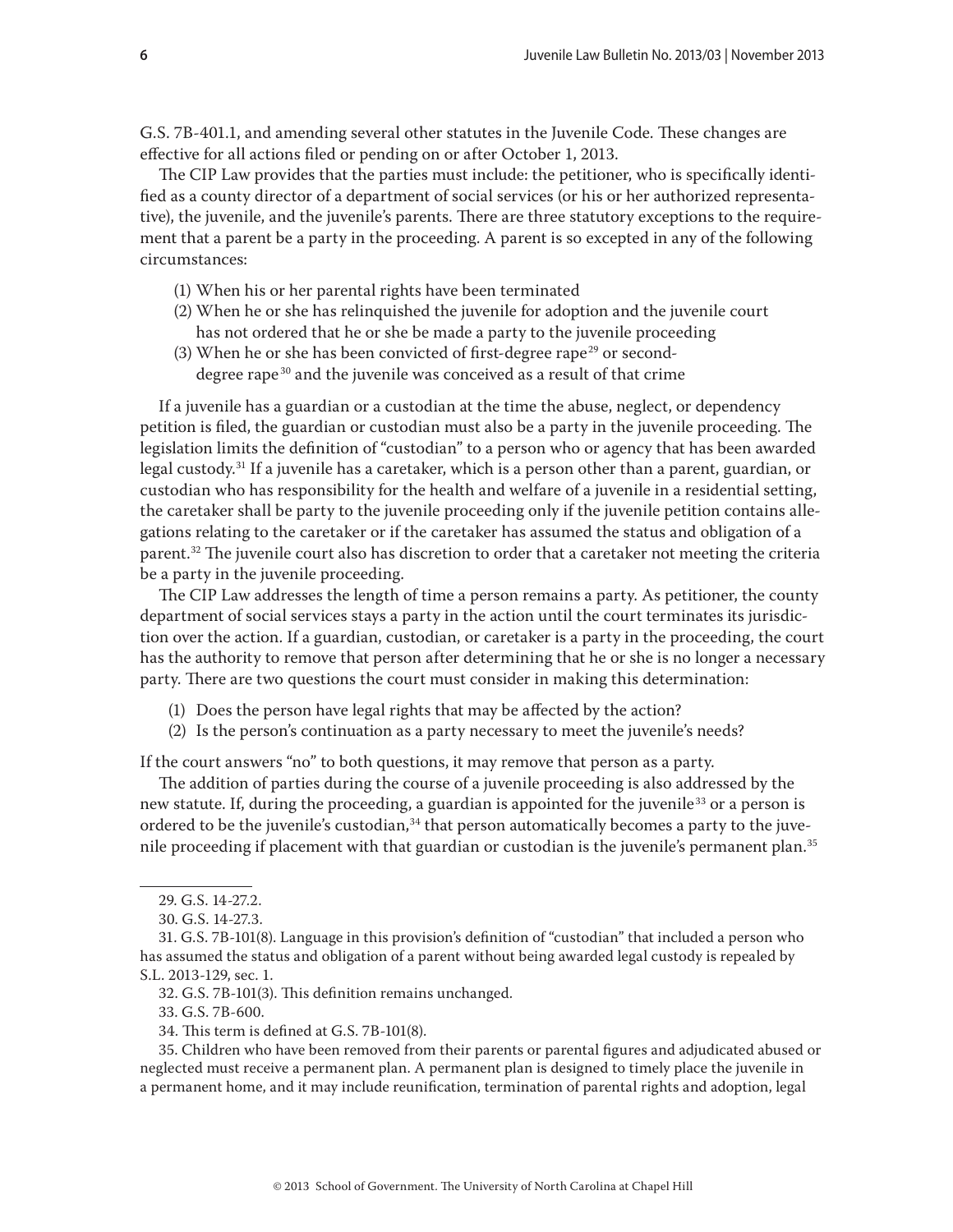Finally, the new statute places limits on who may intervene in an abuse, neglect, or dependency proceeding. The court shall not allow a person who is not the juvenile's parent, guardian, custodian, or caretaker to intervene, with two exceptions:

- (1) A county department of social services that has an interest in the proceeding
- (2) A person who has standing to file a petition or motion to terminate parental rights under G.S. 7B-1103 and who is seeking to terminate parental rights

In some cases, an interested person who is not a parent, guardian, custodian, or caretaker may want to be heard in the juvenile proceeding. The CIP Law addresses this situation by giving the court discretion to hear testimony or evidence from a non-party at the disposition and review and permanency planning hearing stages if the court finds that the evidence is relevant, reliable, and necessary to determine the juvenile's needs.<sup>36</sup>

In addition, if a civil custody action regarding the same child in a juvenile proceeding is filed, the court continues to have discretion to consolidate those two proceedings under G.S. 7B-200(d), even if the parties for the two proceedings differ.

# **Representation for Parents in Abuse, Neglect, Dependency, and Termination of Parental Rights Proceedings**

It has long been established that a parent has a fundamental constitutional right to rear his or her child.<sup>37</sup> A parent faces state interference with that constitutional right in an abuse, neglect, dependency, or termination of parental rights proceeding. As a result, parents are entitled to procedural due process protections,<sup>38</sup> which include notice, a hearing, the right to present and cross-examine witnesses, and the right to be represented by counsel.<sup>39</sup> In addition, the Juvenile Code provides for appointed counsel in the case of a parent's indigence.<sup>40</sup> The court also has discretion to appoint a guardian ad litem for respondent parents.<sup>41</sup>

#### **Appointment of a Guardian ad Litem for Parents**

The CIP Law significantly amends two laws governing the appointment of a guardian ad litem (hereinafter GAL) for a parent in a juvenile proceeding. Prior to the CIP Law, a parent who was a party in an abuse, neglect, or dependency proceeding or a termination of parental rights

guardianship, relative placement, or another planned permanent living arrangement. *See* 42 U.S.C.A. §§ 675(5), 671(a)(15); 45 C.F.R. § 1355.20(a).

<sup>36.</sup> G.S. 7B-901, -906.1(c).

<sup>37.</sup> Troxel v. Granville, 530 U.S. 57, 65 (2000) ("More than 75 years ago, in *Meyer v. Nebraska*, 262 U.S. 390, 399, 401, 43 S.Ct. 625, 67 L.Ed. 1042 (1923), we held that the 'liberty' protected by the Due Process Clause includes the right of parents to 'establish a home and bring up children' and 'to control the education of their own.' Two years later, in *Pierce v. Society of Sisters*, 268 U.S. 510, 534–535, 45 S.Ct. 571, 69 L.Ed. 1070 (1925), we again held that the 'liberty of parents and guardians' includes the right 'to direct the upbringing and education of children under their control.'") *See also* Lassiter v. Dep't of Soc. Servs., 452 U.S. 18 (1981).

<sup>38.</sup> *In re* L.D.B., 168 N.C. App. 206 (2005).

<sup>39.</sup> *In re* Thrift, 137 N.C. App. 559 (2000).

<sup>40.</sup> G.S. 7B-602, -1101.1.

<sup>41.</sup> *Id. See also In re* Montgomery, 311 N.C. 101 (1984).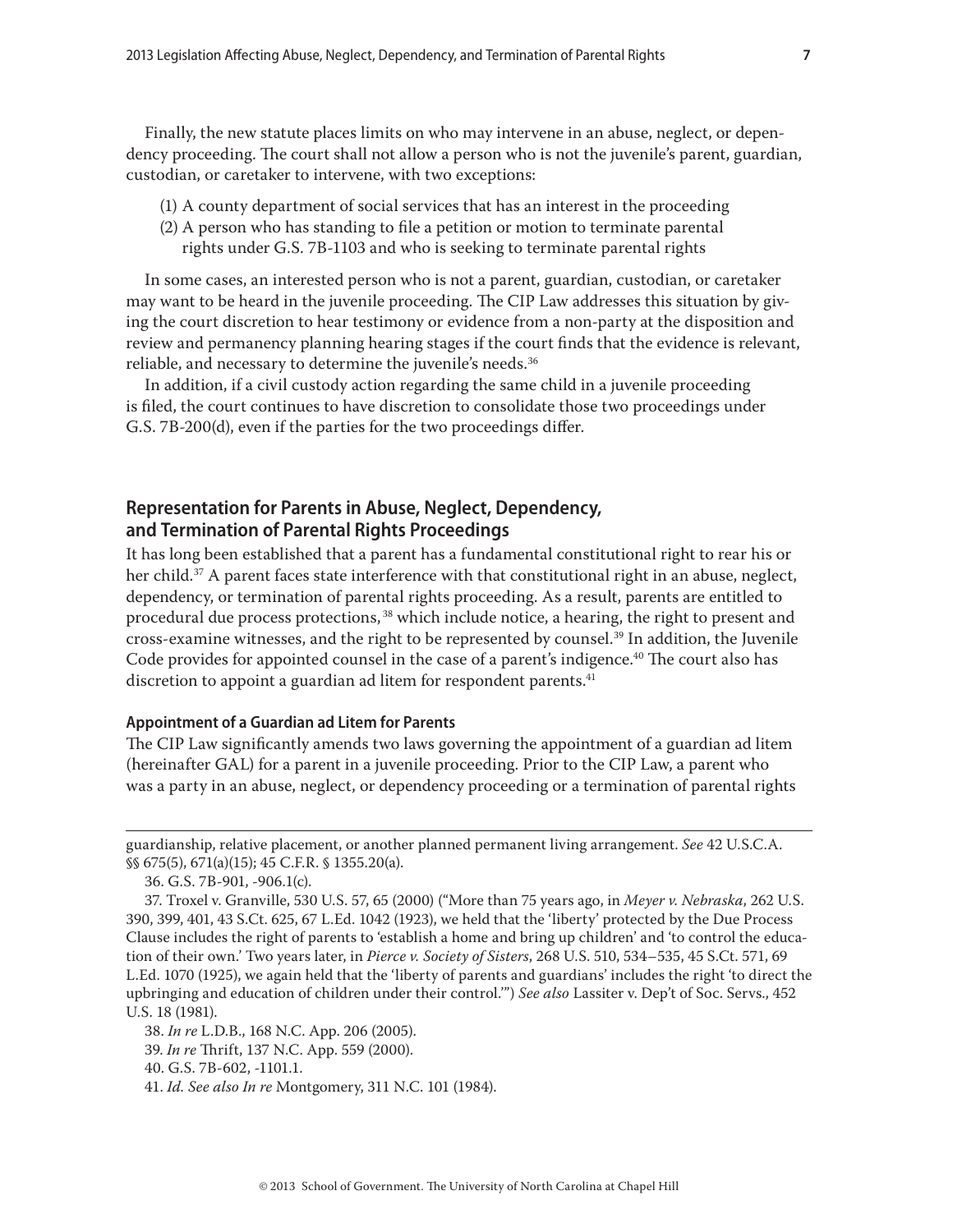proceeding might have been appointed a GAL if the court determined there was a reasonable basis to believe the parent was either incompetent or had diminished capacity so as to not be able to adequately act in his or her own interest.<sup>42</sup> In December 2012, the North Carolina Court of Appeals decided *In re P.D.R.*43 There, it held that when a trial court appoints a GAL for a parent, it must make a determination as to whether that appointment is based on a parent's incompetence or on his or her diminished capacity. The court of appeals found that the basis for the appointment determines the role of the GAL: a *role of substitution* is undertaken if the parent is incompetent, a *role of assistance* if the parent has diminished capacity. This holding in *P.D.R.* was the first opinion to require trial courts to make and designate the distinction in role when appointing a GAL for a respondent parent.

The 2013 General Assembly responded to the *P.D.R*. decision by repealing the language in both the abuse, neglect, and dependency statute<sup>44</sup> and the termination of parental rights statute<sup>45</sup> that authorized the trial court to appoint a GAL for a parent with diminished capacity, as well as references to the practice of GALs providing assistance to parents. As a result, the authority allowing a respondent parent to have a guardian ad litem of assistance no longer exists. A trial court may appoint a GAL only for a respondent parent who is incompetent, and that GAL will function in a substitutive capacity and, therefore, be in a role of substitution. This change is effective for all actions pending or filed on or after October 1, 2013; it therefore has retroactive application to GAL appointments for parents made prior to October 1, 2013, in actions that are still pending.

GAL appointments for parents in abuse, neglect, dependency, or termination of parental rights proceedings must be made pursuant to G.S. 1A-1, Rule 17 (hereinafter Rule 17). This rule provides that defendants in civil actions who are infants or incompetent persons must defend those actions by either a general or a testamentary guardian if they have one or by a GAL appointed by the court in which the action is pending. By definition and by statute, $46$  an unemancipated and unmarried minor parent in an abuse, neglect, dependency, or termination of parental rights proceeding *must* be appointed a GAL pursuant to Rule 17. For this GAL appointment, an inquiry regarding a minor parent's competency need not be made. In contrast, adult parents named as parties in abuse, neglect, dependency, or termination of parental rights proceedings must first be found incompetent by the trial court before a GAL may be appointed for them.

Prior to these recent amendments, the standard for a court's having authority to appoint a GAL for an adult parent was whether a "reasonable basis" existed to believe the parent was incompetent or had diminished capacity. However, the "reasonable basis" language found in the statutes prior to October 1, 2013, has been repealed. The amended statutes<sup>47</sup> are silent on the standard of proof the trial court must apply when making a determination about a parent's competency. Courts will be left to look at current case law for guidance when making a determination about a parent's competency and need for a GAL of substitution. Some questions the court may ask include:

<sup>42.</sup> G.S. 7B-602 (abuse, neglect, and dependency proceedings) and -1101.1 (termination of parental rights proceedings).

<sup>43.</sup> \_\_\_ N.C. App. \_\_\_, 737 S.E.2d 152 (2012).

<sup>44.</sup> G.S. 7B-602.

<sup>45.</sup> G.S. 7B-1101.1.

<sup>46.</sup> G.S. 7B-602(b), -1101.1(b).

<sup>47.</sup> G.S. 7B-602, -1101.1.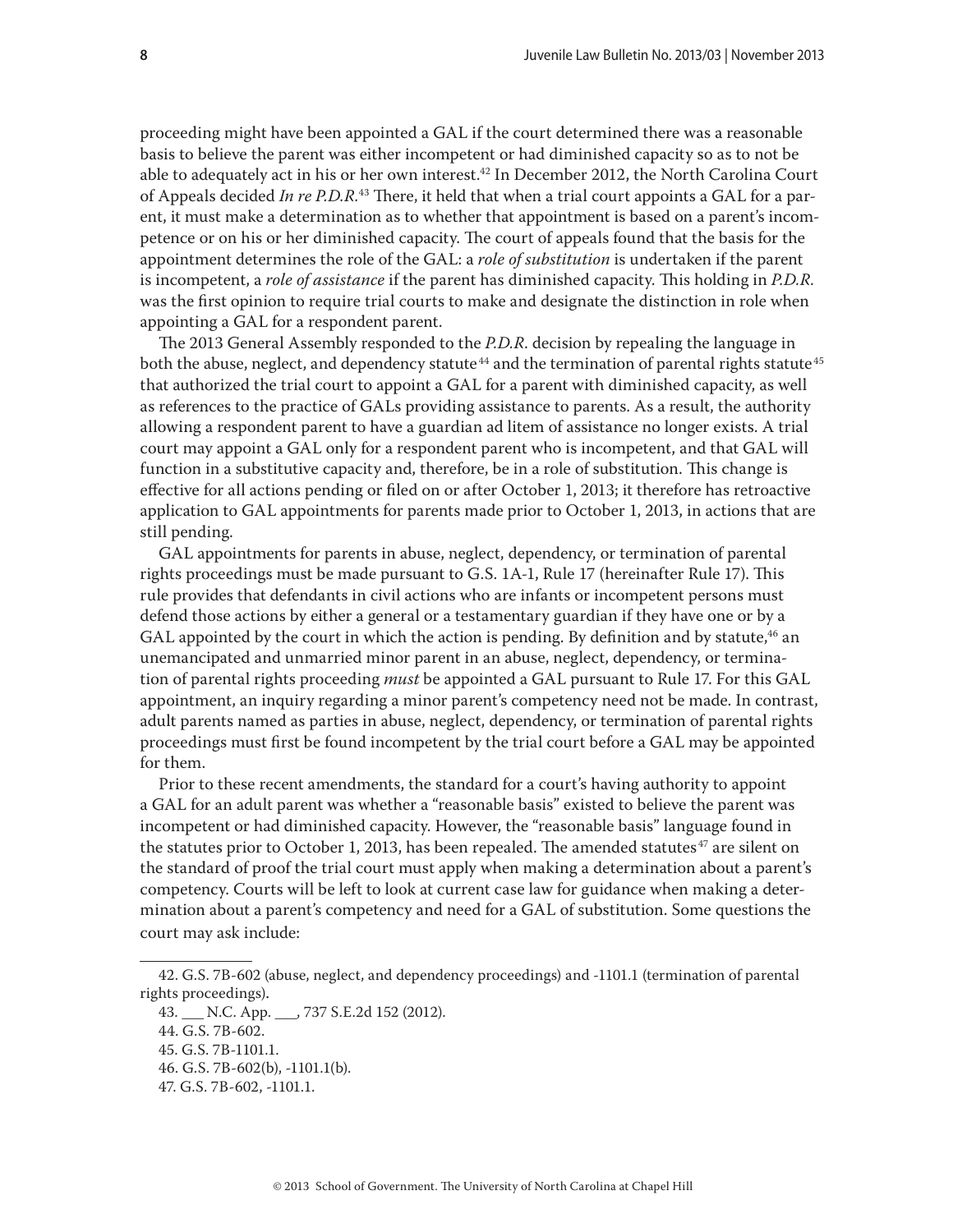## **1.** *What is the role of a GAL of substitution?*

A GAL of substitution "... divest[s] the parent of their [sic] fundamental right to conduct his or her litigation according to their [sic] own judgment and inclination."48 Under Rule 17, the GAL:

shall file and serve such pleadings as may be required within the times specified by these rules. . . . After the appointment of a guardian ad litem under any provision of this rule and after the service and filing of such pleadings as may be required by such guardian ad litem, the court may proceed to final judgment, order or decree against any party so represented as effectually and in the same manner as if said party had been under no legal disability, had been ascertained and in being, and had been present in court after legal notice in the action in which such final judgment, order or decree is entered.<sup>49</sup>

#### *2. What triggers the inquiry?*

Case law establishes the trigger for an inquiry as "whether the circumstances . . . are sufficient to raise a substantial question as to the party's competency  $\dots$ ."<sup>50</sup> Whether to conduct an inquiry is in the discretion of the trial court.<sup>51</sup> The question of a party's competency may be raised on a motion by any party or by the court itself.<sup>52</sup>

#### **3.** *What is an incompetent adult?*

Case law directs trial courts to the definition of "incompetent adult" as set forth in G.S. 35A- $1101(7)$ <sup>53</sup> when making a determination about a parent's competence under Rule  $17.54$ 

#### **4.** *What procedure does the court use to determine competency of a respondent parent?*

Rule 17 is silent about what procedures a trial court must apply when making a determination as to whether to appoint a GAL for an incompetent party in a civil proceeding. Case law, however, directs the trial court to use the "procedures" set forth in G.S. Chapter 35A. The court of appeals noted those procedures include the parties having the right to ". . . present testimony and documentary evidence, to subpoena witnesses and the production of documents, and to examine and cross-examine witnesses in regard to the party's competence."<sup>55</sup> The court of appeals identified additional procedures available to the party for whom a guardianship is

<sup>48.</sup>*In re* J.A.A., 175 N.C. App. 66, 71 (2005).

<sup>49.</sup> *P.D.R*., \_\_\_ N.C. App. \_\_\_, 737 S.E.2d 152, 157, *citing* G.S. 1A-1, Rule 17(e).

<sup>50.</sup> *J.A.A*., 175 N.C. App. 66, 72*, quoting* Rutledge v. Rutledge*,* 10 N.C. App. 427, 432 (1971).

<sup>51.</sup> *J.A.A*., 175 N.C. App. 66.

<sup>52.</sup> G.S. 7B-602(c), -1101.1(c).

<sup>53. &</sup>quot; 'Incompetent adult' means an adult or emancipated minor who lacks sufficient capacity to manage the adult's own affairs or to make or communicate important decisions concerning the adult's person, family or property whether the lack of capacity is due to mental illness, mental retardation, epilepsy, cerebral palsy, autism, inebriety, senility, disease, injury or similar cause or condition."

<sup>54.</sup> *See P.D.R*., \_\_\_ N.C. App.\_\_\_, 737 S.E.2d 152; *J.A.A*., 175 N.C. App. 66.

<sup>55.</sup> *In re* L.B., 187 N.C. App. 326, 330 (2007), *aff'd*, 362 N.C. 507 (2008). *See also J.A.A*., 175 N.C. App. 66.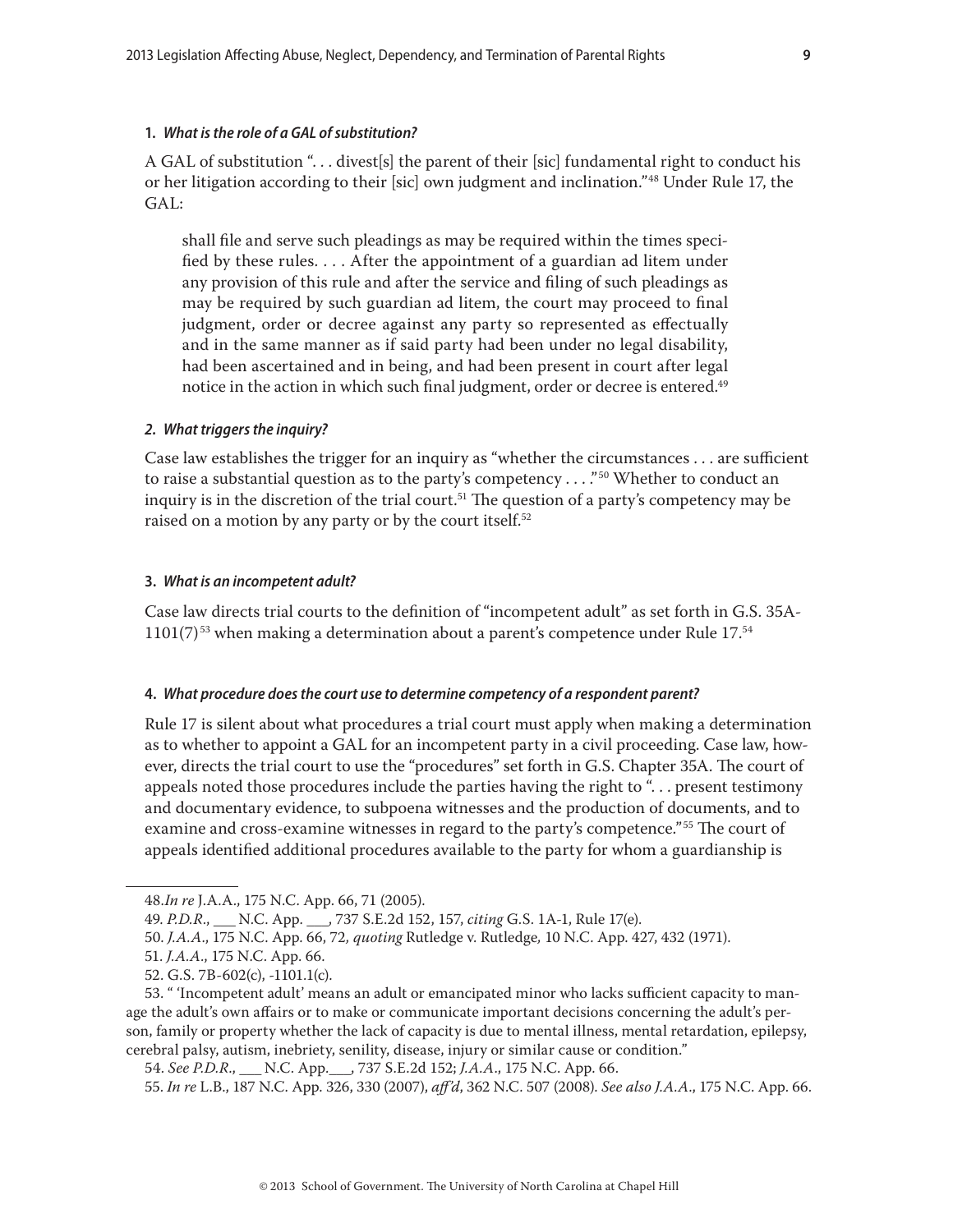sought, which include the right to be represented by an attorney or guardian ad litem, have a trial by jury, and appeal to the superior court for a hearing de novo.<sup>56</sup> However, there is no discussion as to whether all or some of the procedures identified apply to a hearing for a GAL made pursuant to Rule 17. As a result, the answer is unclear.

#### **5.** *Is the court required to appoint a guardian over the person?*

No, in fact, the trial court is precluded by statute<sup>57</sup> from appointing a guardian of the person or the estate over an incompetent respondent parent. As such, a Rule 17 proceeding is not a hearing to determine if an adult requires a guardian as provided for under G.S. Chapter 35A. Instead, it is a hearing to make a determination regarding the appointment of a guardian ad litem for the respondent parent in the juvenile proceeding pursuant to Rule 17.<sup>58</sup>

#### **Right to Counsel**

North Carolina law establishes that parents<sup>59</sup> have a right to effective assistance of counsel in abuse, neglect, dependency, and termination of parental rights proceedings.<sup>60</sup> If a parent is indigent, the state must provide a court-appointed attorney at state expense.<sup>61</sup> Absent a showing of a substantial reason for replacement counsel, an indigent parent must accept the attorney who is appointed to represent him or her,<sup>62</sup> or a parent may waive his or her right to counsel and appear *pro se*. 63

Until the CIP Law, there were no clear guidelines governing this waiver. The court of appeals looked for guidance from applicable criminal statutes regarding a parent's waiver of counsel in a juvenile proceeding.<sup>64</sup> However, in April 2012, the court of appeals held that the criminal statute on waiver of counsel does not apply outside the criminal context and, therefore, was not applicable to a parent's waiver of counsel in a termination of parental rights proceeding.65 The 2013 General Assembly responded to this holding when it enacted the CIP Law,<sup>66</sup> which provides that in order for a parent to waive his or her right to counsel, the court must first examine the parent

60. *In re* Oghenekevebe, 123 N.C. App. 434 (1996).

<sup>56.</sup> *L.B*., 187 N.C. App. 326.

<sup>57.</sup> G.S. 35A-1102 states that the exclusive procedure for adjudicating a person to be incompetent is set forth in Article 1 of G.S. Chapter 35A.

<sup>58.</sup> G.S. 35A-1102.

<sup>59.</sup> It is important to note that the statutory right to a court-appointed attorney does not apply to nonparents, i.e., guardians, custodians, or caretakers. There is, however, a North Carolina Office of Indigent Defense Services (IDS) policy that states IDS's position that it will pay for counsel if the court determines that a particular indigent non-parent respondent would be deprived of a constitutionally protected interest that triggers the right to appointed counsel. N.C. OFFICE OF INDIGENT DEFENSE SERVICES, Appointment of Counsel for Non-Parent Respondents in Abuse, Neglect, and Dependency Proceedings, [www.ncids.org/Rules%20&%20Procedures/Policies%20By%20Case%20Type/AND-TPR/](http://www.aoc.state.nc.us/www/ids/Rules%20&%20Procedures/Policies%20By%20Case%20Type/AND-TPR/AppointmentsCounselNon-parentRespondents.pdf) [AppointmentsCounselNon-parentRespondents.pdf](http://www.aoc.state.nc.us/www/ids/Rules%20&%20Procedures/Policies%20By%20Case%20Type/AND-TPR/AppointmentsCounselNon-parentRespondents.pdf) (adopted July 2, 2008).

<sup>61.</sup> G.S. 7B-602, -1101.1.

<sup>62.</sup> *In re* S.L.L*.,* 167 N.C. App. 362 (2004).

<sup>63.</sup> G.S. 7B-602(a) & (a1); -1101.1(a) & (a1).

<sup>64.</sup> *S.L.L.*, 167 N.C. App. 362.

<sup>65.</sup> *In re* P.D.R*.,* 365 N.C. 533 (2012), *referencing* G.S. 15A-1242.

<sup>66.</sup> S.L. 2013-129, which created G.S. 7B-602(a1) and -1101.1(a1).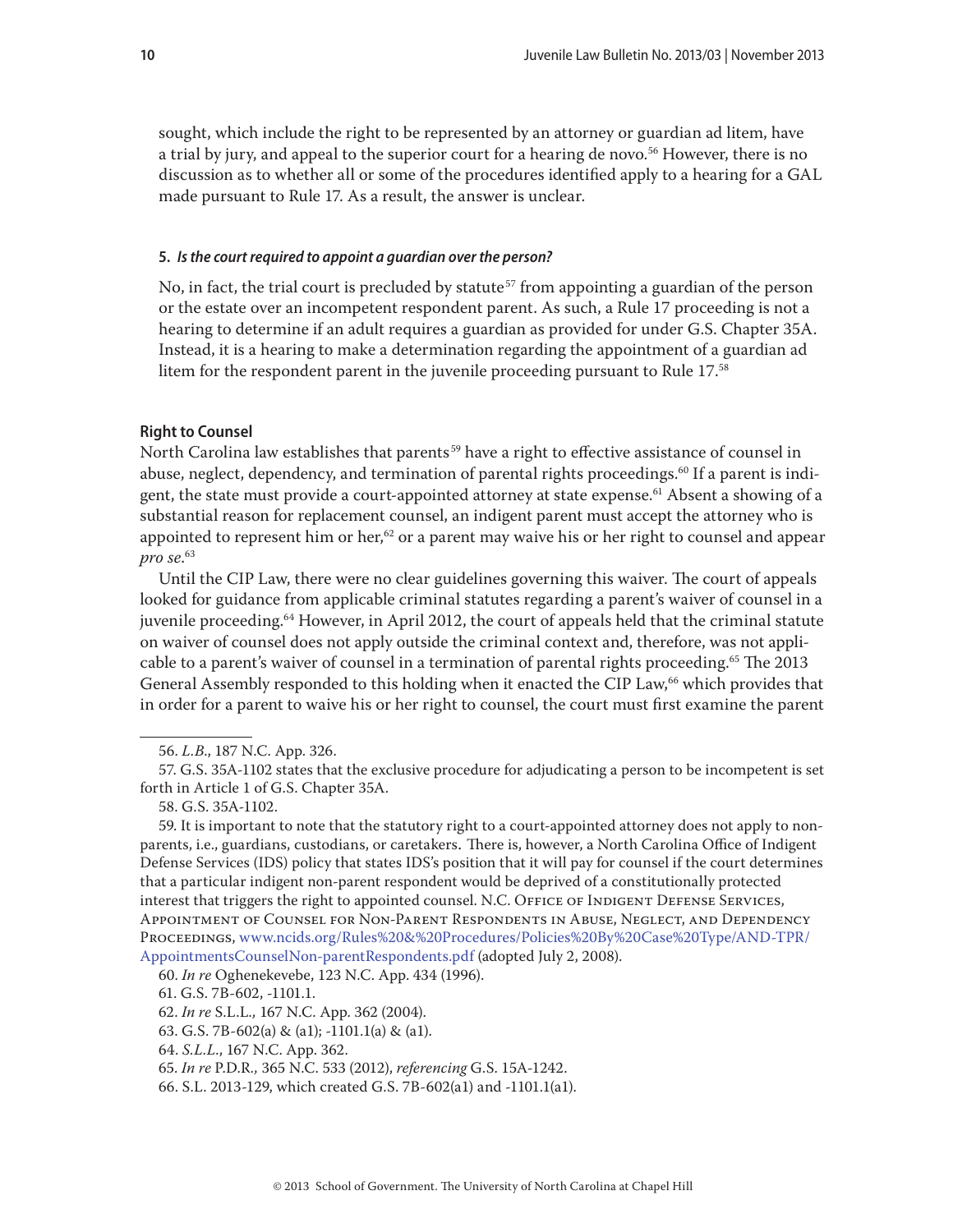and make sufficient findings of fact that show the parent has made a knowing and voluntary waiver. The waiver must be recorded as provided for in G.S. 7B-806.

#### **Pre-Adjudication Issues**

#### **Venue**

The proper venue to commence an abuse, neglect, or dependency proceeding is in the judicial district where the juvenile resides<sup>67</sup> or is present.<sup>68</sup> Because multiple counties may be involved due to a juvenile's or family's mobility or a conflict of interest for a county department of social services, problems determining venue may arise. The CIP Law amends G.S. 7B-400 to provide clarity regarding pre-adjudication venue when more than one county is involved.

Revised G.S. 7B-400(a) includes language addressing the situation where a juvenile is out of his or her home because of either a protection plan developed during an assessment of abuse, neglect, or dependency or case management services provided by the department of social services. If, during that juvenile's absence from his or her home, it becomes necessary to file a juvenile petition, the venue remains the judicial district where the juvenile's home was prior to his or her absence. The CIP Law also adds subsections on the following points to G.S. 7B-400:

- When a director of one county department of social services conducts an abuse, neglect, or dependency assessment in another county because of a conflict of interest, the director of the county department of social services that conducted the assessment may file a petition in *either* county.<sup>69</sup>
- The court has discretion to grant a motion to change venue pre-adjudication for good cause, and if the motion is granted, the petitioner remains the same.<sup>70</sup>
- Any change of venue post-adjudication is made pursuant to G.S.  $7B-900.1$ .<sup>71</sup>

With these new amendments, the Juvenile Code now has provisions that address both pre- and post-adjudication changes of venue.72

<sup>67.</sup> Legal residence for social services purposes is defined at G.S. 153A-257 as the county in which the person resides. The general rule regarding a minor's legal residence is that it is the residence of the parent or relative with whom the minor lives. One exception to the general rule is when a minor does not live with a parent or relative and is not in a foster home, hospital, mental institution, nursing home, boarding home, educational institution, confinement facility, or other such facility. In that situation, the minor's legal residence is that of the person with whom the minor resides. Any other minor has the legal residence of his or her mother, unless the mother's residence is unknown, in which case the minor's legal residence is that of his or her father. If both parents' residences are unknown, then the minor is a legal resident of the county where the minor is found.

<sup>68.</sup> G.S. 7B-400.

<sup>69.</sup> G.S 7B-400(b).

<sup>70.</sup> G.S. 7B-400(c).

<sup>71.</sup> G.S. 7B-400(d).

<sup>72.</sup> The 2009 General Assembly created G.S. 7B-900.1 (titled "Post adjudication venue") through S.L. 2009-311, which became effective October 1, 2009, but did not address pre-adjudication venue at that time.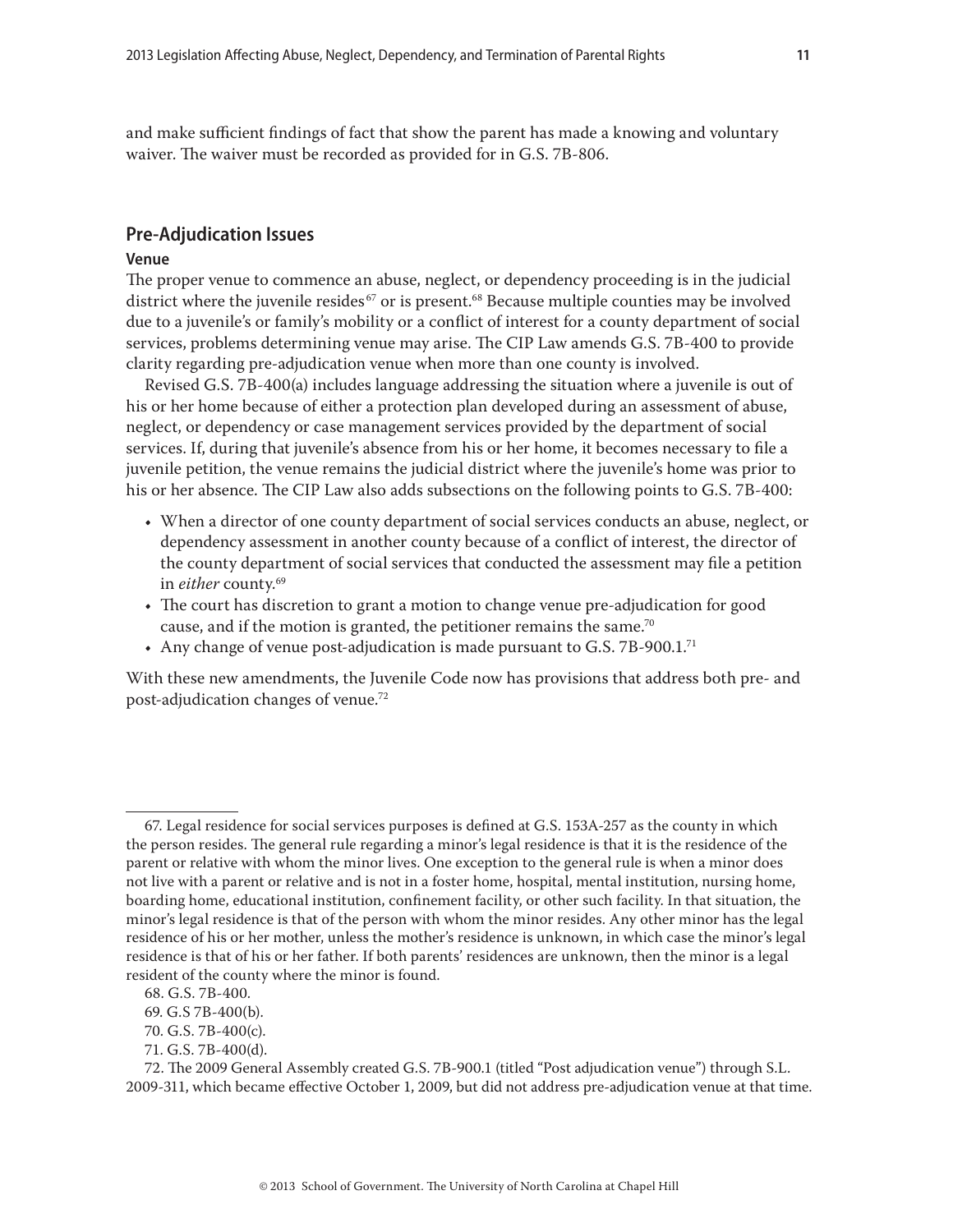## **Pre-Adjudication Hearing**

The CIP Law<sup>73</sup> creates a new requirement for a pre-adjudication hearing through the enactment of G.S. 7B-800.1. During a pre-adjudication hearing, the court should consider the following issues, if applicable, in a given case:

- (1) Whether provisional counsel for a respondent parent should be retained or released
- (2) Who the parties are in the action
- (3) Whether paternity of the juvenile has been established or whether efforts have been made to establish paternity and identify and locate a missing parent
- (4) Whether relatives have been identified and notified as potential placement or support options for the juvenile
- (5) Whether all summons,<sup>74</sup> service of process,<sup>75</sup> and notice requirements have been met
- (6) Pretrial motions, including a Rule 17 guardian ad litem motion for a respondent parent,<sup>76</sup> discovery motions,<sup>77</sup> a motion to amend the petition, $78$  or a motion to continue the adjudicatory hearing  $79$
- (7) Any other issue that is properly raised as a preliminary matter

The CIP Law also makes amendments to provisions covering some of the issues that may be addressed at a pre-adjudication hearing. Regarding service of process, G.S. 7B-407 is rewritten to allow for service by publication pursuant to G.S. 1A-1, Rule 4(j1), without first obtaining authorization from the court.<sup>80</sup> Regarding continuances, G.S. 7B-803 is amended to make it clear that the sole reason for granting a continuance cannot be the resolution of a pending criminal charge against a respondent that has resulted from the same incident as the juvenile petition. $81$ 

Also, at the pre-adjudication hearing a party may stipulate to specific adjudicatory facts as set forth in G.S. 7B-807.<sup>82</sup> It is important to note that parties may not stipulate to conclusions of law.<sup>83</sup> The parties may enter a consent order as allowed for under G.S. 7B-801.<sup>84</sup>

The trial court must hold a pre-adjudication hearing for all actions filed on or after October 1, 2013, and for all actions pending on or after October 1, 2013, in which an adjudication hearing has not been held. This hearing may be combined with a nonsecure custody hearing or a pretrial hearing conducted pursuant to a judicial district's local rules.

- 75. G.S. 7B-407. 76. G.S. 7B-602. 77. G.S. 7B-700. 78. G.S. 7B-800. 79. G.S. 7B-803. 80. *See* S.L. 2012-129, sec. 12. 81. *Id.* § 19.
- 

83 See *In re A.K.D.*, \_\_\_ N.C. App. \_\_\_, 745 S.E.2d 7 (2013), which held that stipulations on questions of law are generally invalid and ineffective, and therefore reversed the trial court's reliance on the parties' stipulation that the grounds for termination of the father's parental rights existed.

84. G.S. 7B-801(b1). A court is not required to enter judgment based upon the agreement of the parties. *See In re* L.G.I., \_\_\_ N.C. App. \_\_\_, 742 S.E.2d 832, 835 (2013), *citing and quoting In re* Thrift, 137 N.C. App. 559, 562 (2000) (holding that "a judgment by consent is the agreement of the parties, their decree, entered upon the record *with the sanction of the court*" (emphasis added)).

<sup>73.</sup> *See* S.L. 2013-129, sec. 18.

<sup>74.</sup> G.S. 7B-406.

<sup>82.</sup> G.S. 7B-807.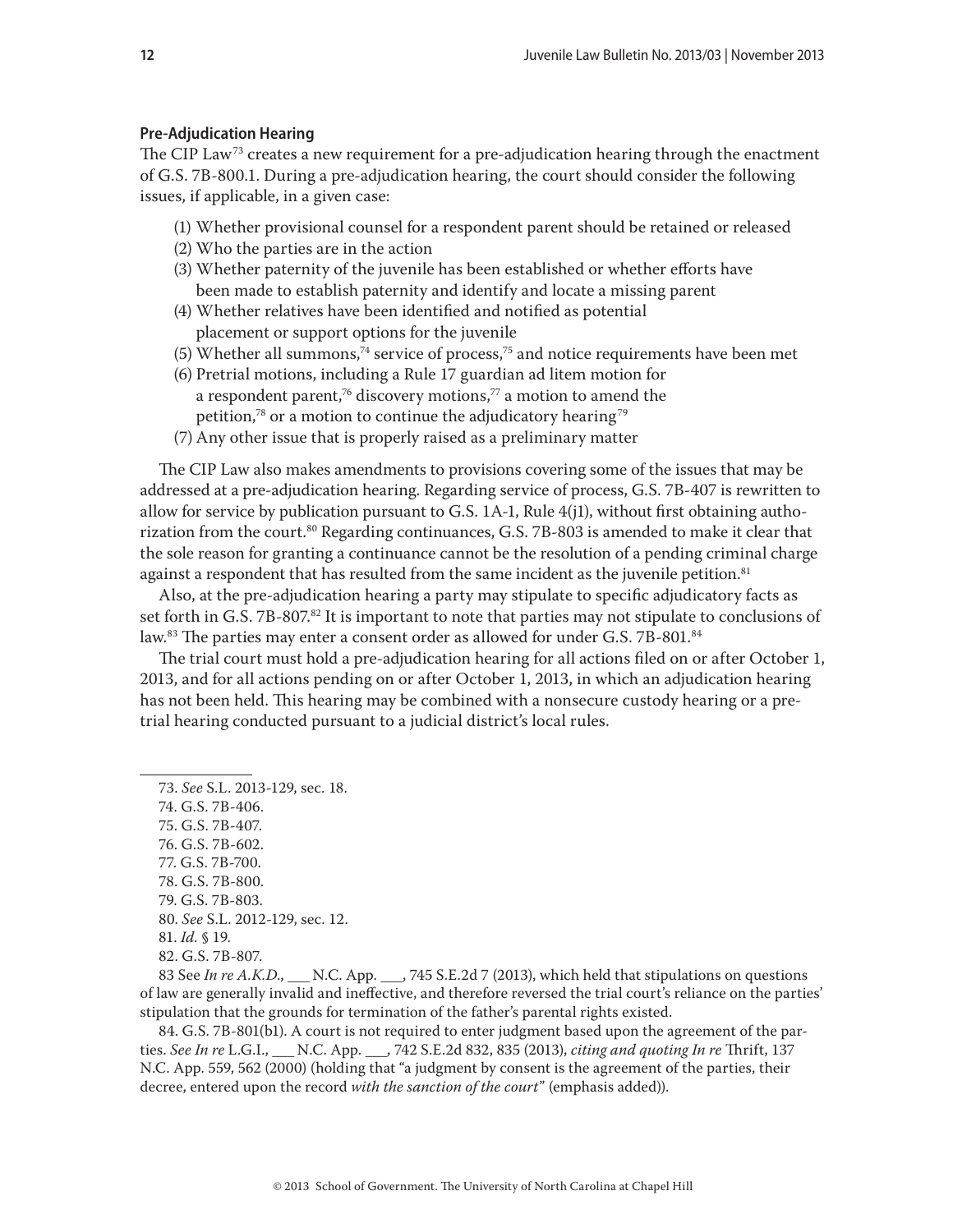# **Placement of Juvenile in Nonsecure Custody**

## **The Process and Timing of Hearings**

Pursuant to G.S. 7B-502, a district court may order placement of a juvenile in nonsecure custody after an abuse, neglect, or dependency petition is filed but before an adjudication of the juvenile if the court determines custody of the juvenile is necessary. In making this assessment, the court must find both a "reasonable factual basis to believe the matters alleged in the petition are true" and one of the following six factors enumerated in G.S. 7B-503:

- The parent, guardian, custodian, or caretaker consents to the nonsecure custody order or
- The juvenile
	- is abandoned;
	- Ǟ has suffered physical injury or sexual abuse;
	- is exposed to a substantial risk of physical injury or sexual abuse because the respondent has created conditions likely to cause such injury or has failed to or is unable to provide adequate supervision or protection;
	- is in need of medical treatment for a physical injury that may cause death, disfigurement, or substantial impairment of bodily functions and the respondent is unwilling or unable to provide or consent to the juvenile's treatment; or
	- Ǟ is a runaway and consents to nonsecure custody.

A juvenile may not be placed in nonsecure custody for more than seven calendar days without a hearing on the merits to determine if continued nonsecure custody is necessary.<sup>85</sup> If the court orders the juvenile to remain in nonsecure custody, a second hearing to determine the juvenile's continued need for nonsecure custody must be held within seven business days of the initial nonsecure custody order, and every thirty days thereafter.<sup>86</sup> This second, and any subsequent, nonsecure custody hearing may be waived if the juvenile's parent, guardian, or custodian and the juvenile's guardian ad litem consent. $^{87}$  If these hearings are waived, a juvenile may remain in nonsecure custody with only the initial seven-day hearing having been held until the adjudication hearing, which may be as long as sixty days after the abuse, neglect, or dependency petition was filed.<sup>88</sup> The CIP Law adds language that makes it clear that any party may schedule a hearing regarding the juvenile's continued need for placement in nonsecure custody,<sup>89</sup> even if that party previously consented to a waiver of a hearing on the juvenile's need for continued nonsecure custody.

## **Placement Options**

When it comes to placement options for nonsecure custody, priority is given to placement with a relative. The court must first consider relative placement and determine if there is a relative willing and able to provide a safe home<sup>90</sup> and the proper care and supervision to the juvenile.<sup>91</sup> The

87. G.S. 7B-506(f).

91. G.S. 7B-505(b).

<sup>85.</sup> G.S. 7B-506(a).

<sup>86.</sup> G.S. 7B-506(e).

<sup>88.</sup> G.S. 7B-801(c).

<sup>89.</sup> G.S. 7B-506(g).

<sup>90.</sup> G.S. 7B-101(19) defines the term "safe home" as "a home in which the juvenile is not at substantial risk of physical or emotional abuse or neglect."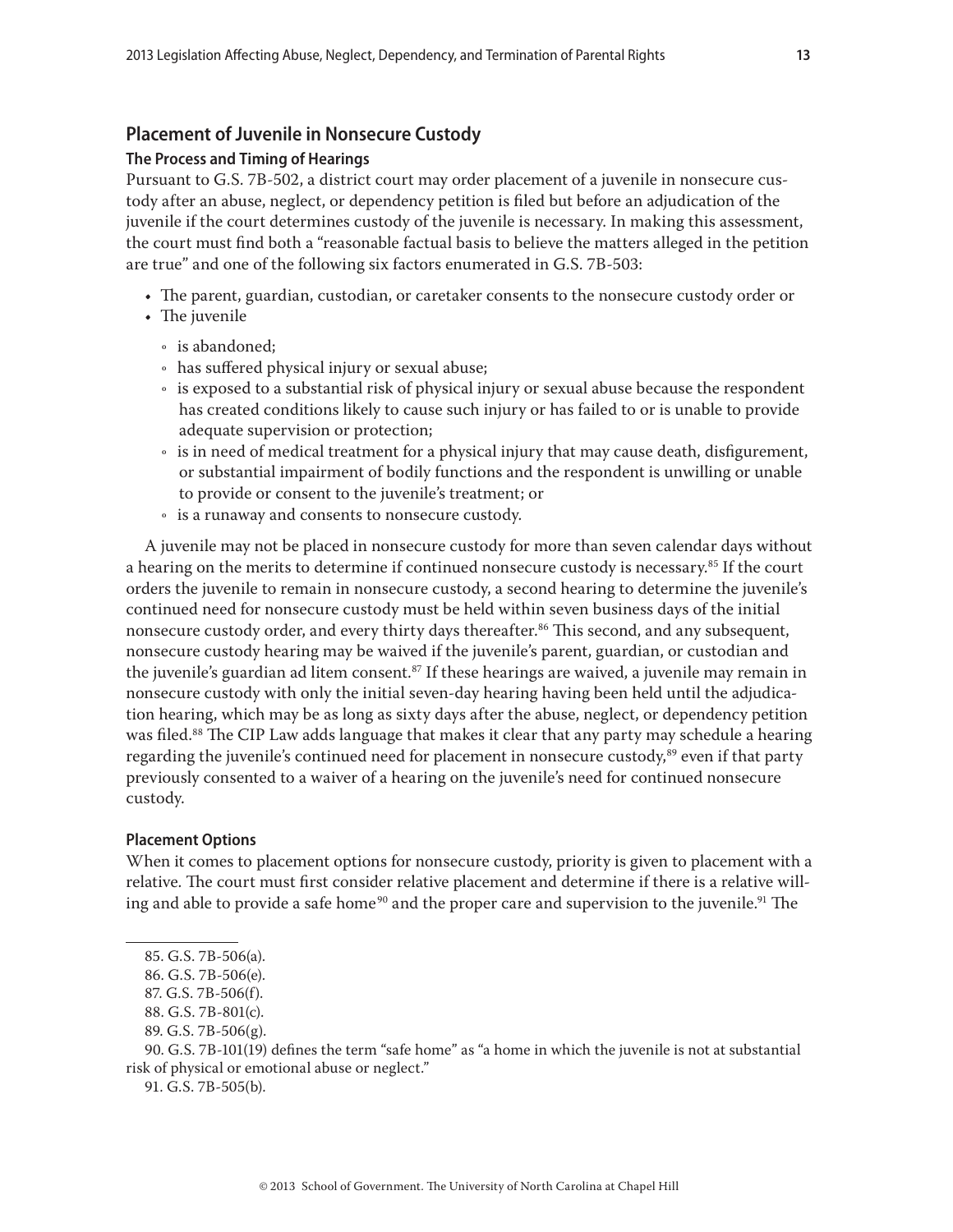CIP Law requires the court to specifically inquire about the efforts that have been made to identify and notify relatives who may be potential placement or support options for the juvenile.<sup>92</sup>

When a juvenile's placement is not ordered to a relative, the role of "nonrelative kin" as a placement option is highlighted by amendments made to G.S. 7B-505<sup>93</sup> and G.S. 7B-506. Effective for all actions pending or filed on or after October 1, 2013, the court may consider placing the juvenile with a nonrelative kin who is able and willing to provide a safe home and proper care and supervision for the juvenile. The court may order placement with a nonrelative kin if it is in the juvenile's best interests.

The term "nonrelative kin" has two statutory definitions.<sup>94</sup> The first, which is applicable to all juveniles, is "an individual having a substantial relationship with the juvenile." The second definition arises when a juvenile is a member of a state-recognized Indian tribe<sup>95</sup> and includes any member of a state-recognized or federally recognized Indian tribe. Unlike the first definition, there need not be a substantial relationship between the member of the tribe and the juvenile. Because of this broader definition, the court may order the county department of social services to notify the juvenile's state-recognized tribe of the need for nonsecure custody for the purpose of locating relatives or nonrelative kin for possible placement.<sup>96</sup>

The CIP Law specifically allows the court to recognize and consider a child's tribal heritage when issuing nonsecure custody orders. These amendments are in addition to the existing state law addressing the collaboration between the Division of Social Services and the Commission of Indian Affairs. The purpose of this collaboration is to establish a relationship and process for reaching agreements on the development of policies and practices that address the best interests of Indian children who are facing foster care placement or adoption.<sup>97</sup>

These new amendments are distinguishable from and are not in lieu of the federal Indian Child Welfare Act (hereinafter ICWA).<sup>98</sup> Significantly, ICWA only applies to an Indian child as defined by Section 1903(4) of Title 25 of the United States Code<sup>99</sup> and not to a member of a state-recognized tribe. In contrast, the amendments to G.S. 7B-505 and -506 apply only to children who are members of state-recognized tribes. Another difference in the provisions of ICWA and the CIP Law involves notice to tribes. ICWA requires that notice of pending proceedings be provided to the Indian child's tribe by registered mail, return receipt requested,<sup>100</sup> whereas, the method for notice to the Indian child's state tribe is not addressed in either statutory

98. 25 U.S.C.A. §§ 1901 *et seq*. ICWA was enacted in 1978 after Congress found that an alarmingly high percentage of Indian families were inappropriately broken up by the removal of Indian children by nontribal agencies and placed in non-Indian homes or institutions. ICWA establishes mandatory minimum federal standards addressing the removal of Indian children from their homes in a way that both protects the best interests of Indian children and promotes the stability and security of Indian tribes and families.

99. "Indian child" means an unmarried minor (under 18 years old) who is either a member of a federally recognized Indian tribe or eligible for membership in a federally recognized Indian tribe and is the biological child of a member of an Indian tribe.

100. 25 U.S.C.A. § 1912(a).

<sup>92.</sup> G.S. 7B-506(h)(2), as amended by Section 14 of S.L. 2013-129.

<sup>93.</sup> S.L. 2013-129 organizes G.S. 7B-505 into four subsections—(a) through (d)—when previously there were no subsections in the law.

<sup>94.</sup> *See* G.S. 7B-505(c), -506(h)(2a).

<sup>95.</sup> See G.S. 143B-407(a) for a list of state-recognized Indian tribes in North Carolina.

<sup>96.</sup> G.S. 7B-505(c).

<sup>97.</sup> G.S. 143B-139.5A.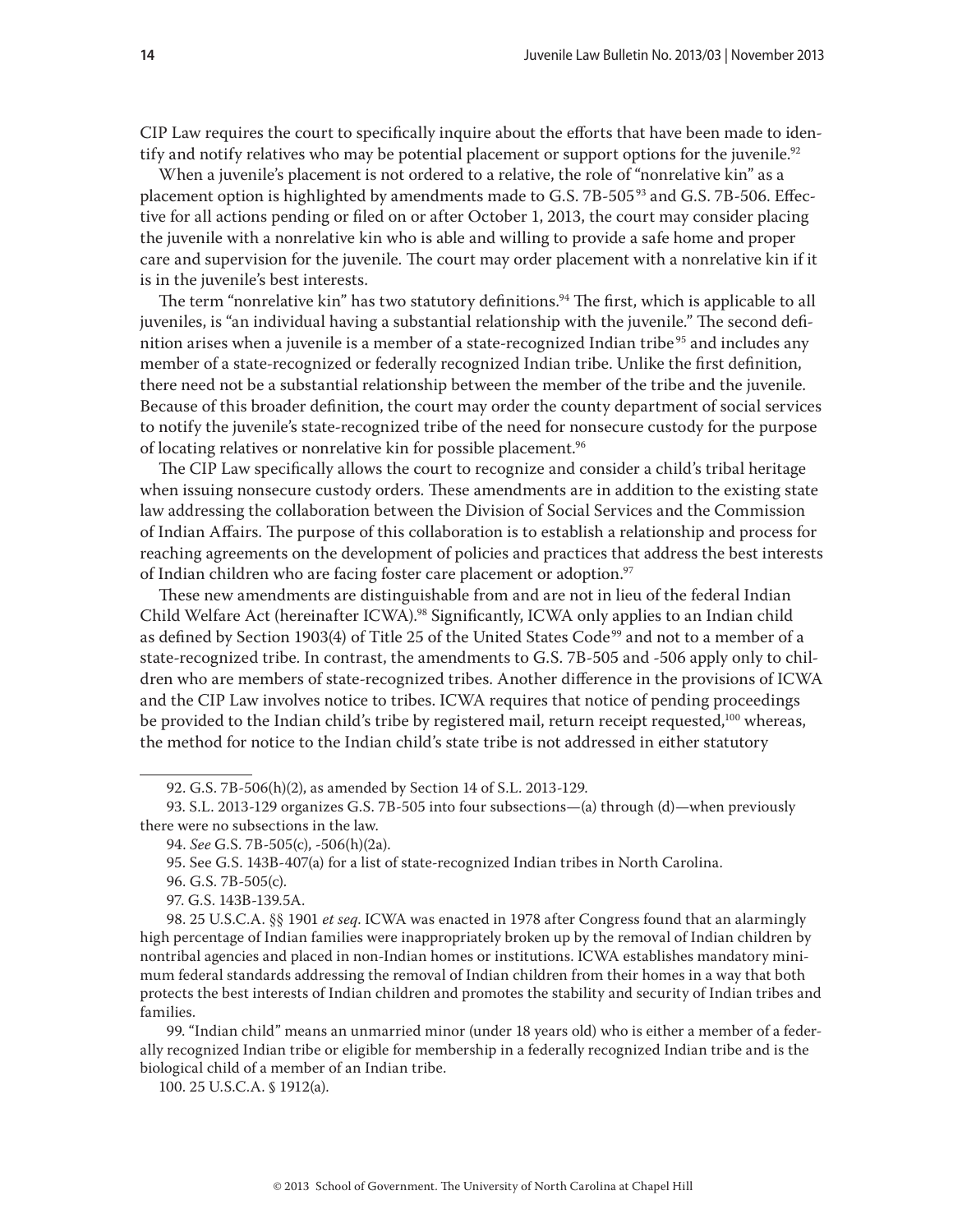amendment.<sup>101</sup> Regarding application of these laws, ICWA is mandatory, but the amendments to the laws covering placement options of an Indian child who is a member of state-recognized tribe with nonrelative kin are permissive. Although left to the discretion of the court, the statutes as amended specifically allow for placement decisions of Indian children who are members of staterecognized tribes in North Carolina to take into consideration homes that reflect Indian culture.

# **Cease Reunification**

The purposes of the Juvenile Code balance a juvenile's need for safety, continuity, and permanence with the constitutional rights of parents (both to rear their children and to procedural due process protections) and family autonomy.<sup>102</sup> Pursuant to the federal Adoption and Safe Families Act of 1997,<sup>103</sup> the Juvenile Code also ensures that the best interests of the juvenile are accorded paramount concern.104 When removal of a juvenile cannot be avoided because continuing in his or her home would be contrary to his or her welfare, reunification between the juvenile and his or her parent(s) is a priority,<sup>105</sup> unless specific statutory factors are present.<sup>106</sup> One of these factors is a court's finding that a parent committed certain crimes against his or her child.107 A parent's sexual abuse of his or her own child or a parent's requirement to register as a sex offender was added to this list of crimes that the court must consider under G.S. 7B-507(b)(4) in making reunification decisions.<sup>108</sup>

# **Visitation**

Reunification requires the provision of services to the family<sup>109</sup> as well as visitation<sup>110</sup> between the juvenile and his or her parent(s). Visitation is one component of a dispositional order and must be addressed in the order when a juvenile is removed from the custody of his or her parent, guardian, custodian, or caretaker and is placed outside of his or her home.111 The court must

105. G.S. 7B-900 (the goal of such services is to "strengthen the home situation") and -904.

106. G.S. 7B-507(b) (these factors are that efforts would be futile or inconsistent with the juvenile's health, safety, and need for a permanent home in a reasonable time; that a parent committed certain crimes against his or her child; that a parent's rights to another child were involuntarily terminated; and that the court found the parent subjected the child to aggravating circumstances, which are defined at G.S. 7B-101(2)).

107. G.S. 7B-507(b)(4) (these crimes are murder or voluntary manslaughter; aiding, abetting, attempting, conspiring, or soliciting to commit murder or manslaughter; or felony assault resulting in serious bodily injury).

108. S.L. 2013-378, sec. 1. The effective date was October 1, 2013.

109. G.S. 7B-900, -904.

110. S.L. 2013-129, sec. 24, creating new G.S. 7B-905.1; s*ee also In re* C.P., 181 N.C. App. 698 (2007).

111. G.S. 7B-905.1; formerly found at G.S. 7B-905(c).

<sup>101.</sup> G.S. 7B-505(c), -506(h)(2a).

<sup>102.</sup> G.S. 7B-100.

<sup>103.</sup> Pub. L. No. 105-89.

<sup>104.</sup> G.S. 7B-100(5).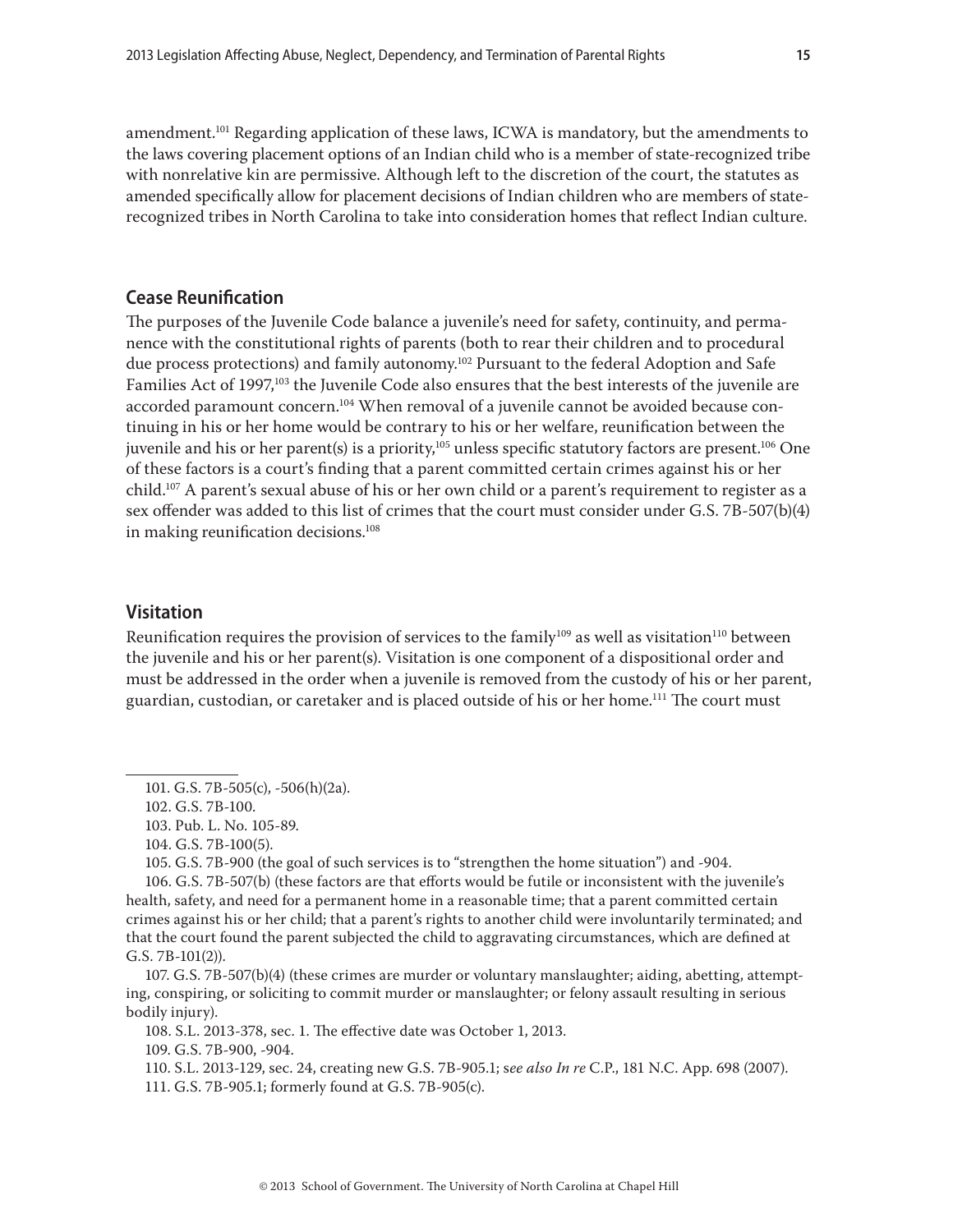consider the juvenile's health and safety and order "appropriate visitation" as may be in the juvenile's best interests.<sup>112</sup>

Recent challenges to visitation provisions of dispositional orders have resulted in numerous court of appeals decisions consistently holding that this statutory language requires that the visitation provisions contain a minimum outline of contact (a plan) that includes identification of the time, location, and conditions under which visitation can be exercised (i.e., whether it is to be unsupervised or supervised).<sup>113</sup> As a result, the court of appeals reversed and remanded those portions of dispositional orders that did not meet that minimum outline. Examples include when visitation was wholly in the department of social service's or treatment team's discretion;<sup>114</sup> when the department offered to supervise visitation, every other week, and said visitation would be reduced to once a month if the parent acted inappropriately or missed a visit without prior notice;<sup>115</sup> and when visitation consisted of weekly visits supervised by the department.<sup>116</sup> The CIP Law codifies this line of holdings while also giving the director of the county department of social services more discretion. In addition, it repeals the language regarding visitation found at G.S. 7B-905(c) and enacts a new statute, G.S. 7B-905.1, which not only replaces but expands on the language of G.S. 7B-905(c) regarding visitation.<sup>117</sup>

The CIP Law explicitly requires that a visitation plan state "the minimum frequency and length of visits and whether the visits shall be supervised."<sup>118</sup> However, the law also grants discretion to the director of the department of social services to determine the visit location, the identity of the supervisor, and the right to change the day or time of the visits because of schedule conflicts, illness, or other extraordinary circumstances. If the director temporarily changes the schedule, he or she must promptly notify the appropriate party. If the change is ongoing as opposed to temporary, the party must receive written notice stating a reason for the change. A director may temporarily suspend all or part of a visitation plan if he or she makes a good faith determination that the plan is "not consistent with the juvenile's health and safety"; in such circumstances he or she must file a motion for review.<sup>119</sup>

The new law also addresses visitation when custody or guardianship of the juvenile is with a suitable person as opposed to with the county department of social services. In that case, the visitation plan must specify the minimum frequency and length of visits and whether they are supervised. However, the court also has discretion to authorize additional visits as agreed upon by the respondent parent and the juvenile's custodian or guardian.

Finally, if the court retains jurisdiction, the new law requires all parties be informed of their right to file a motion for review of the visitation plan.<sup>120</sup> Prior to or at the hearing for modification, the court may order the department of social services and the juvenile's guardian ad litem to investigate and make written recommendations as to an appropriate visitation plan—one that is in the juvenile's best interests.

116. *In re* W.V., 204 N.C. App. 290 (2010).

<sup>112.</sup> *Id.*

<sup>113.</sup> *In re* E.C., 174 N.C. App. 517 (2005); *In re* T.B., 203 N.C. App. 497 (2010); *In re* L.G.I., \_\_\_ N.C. App. 742 S.E.2d 832, 836 (2013); *In re* J.P., N.C. App. 745 S.E.2d 917 (2013).

<sup>114.</sup> *L.G.I.,* \_\_\_ N.C. App. \_\_\_, 742 S.E.2d 832; *T.B.,* 203 N.C. App. 497.

<sup>115.</sup> *J.P*., \_\_\_ N.C. App. \_\_\_, 745 S.E.2d 917.

<sup>117.</sup> S.L. 2013-129, secs. 23 and 24.

<sup>118.</sup> G.S. 7B-905.1(b).

<sup>119.</sup> *Id*. Note that this language had been included in G.S. 7B-905(c).

<sup>120.</sup> G.S. 7B-905.1(d).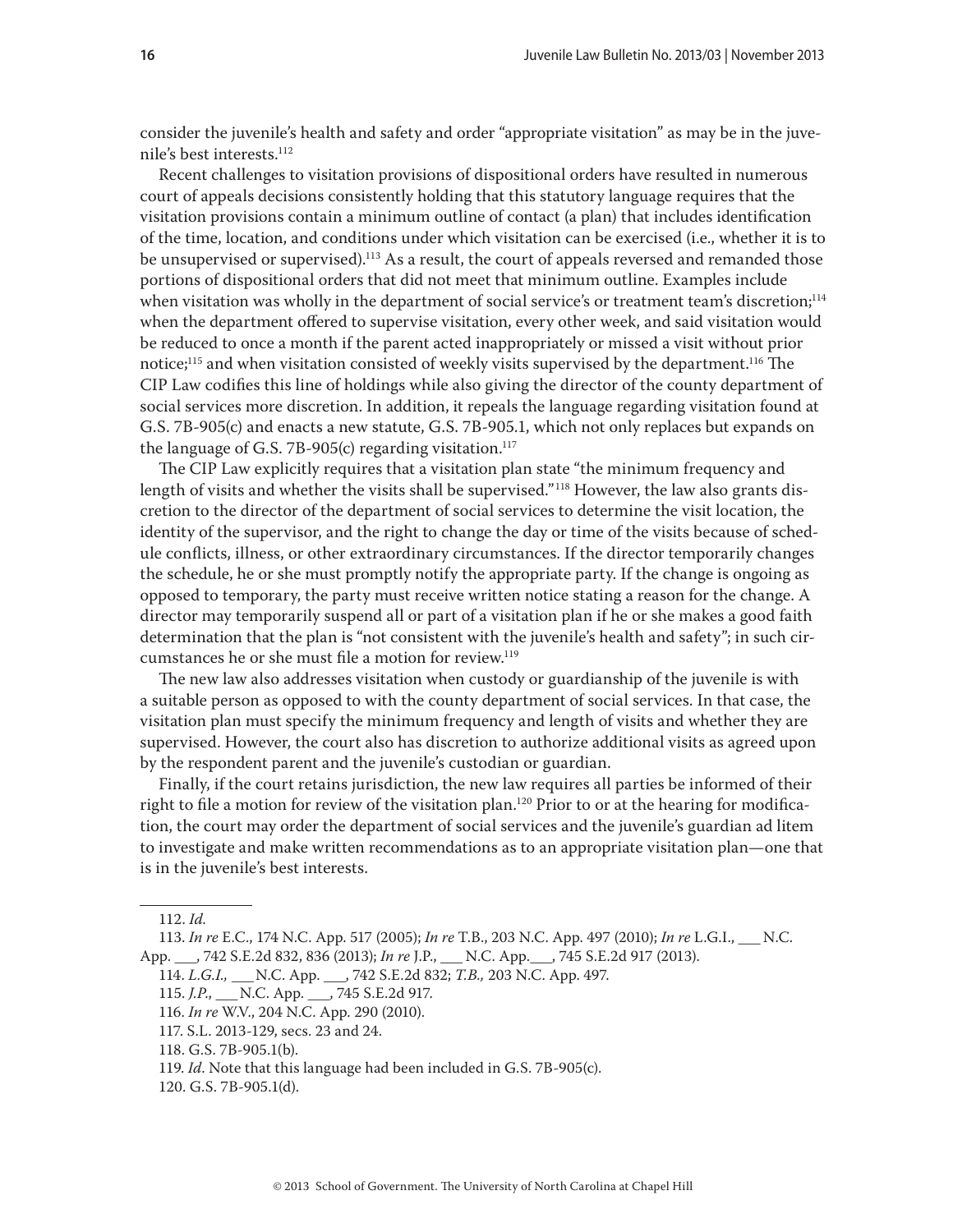A court may order the parties to participate in its custody and visitation mediation program.121 In its order, the court must specify the issues for mediation, but the parties cannot consent to a change in custody. The provisions found at G.S. 50-13.1(d) through (f) apply to the mediation, and under them, either party can seek dismissal of the mediation due to mediator bias or prejudice; the mediator may interview the child or others if appropriate; and the mediation is private and communications made therein are confidential and privileged, with exceptions for disclosure of a crime or fraud, or the duty to report either child abuse, neglect, dependency, or the need for protective services for a disabled adult. Any agreement must be provided to the parties and their counsel, and it must be approved by the court.

Although not addressed by the 2013 General Assembly, another significant change affecting visitation was made by the North Carolina Court of Appeals when it held that G.S. 50-13.2(e), which addresses visitation by electronic communication, applies to all custody actions and not just those commenced under G.S. Chapter 50.<sup>122</sup> Because the Juvenile Code is silent on the issue of electronic communication as a method of visitation, the court of appeals looked to G.S. 50-13.2 for guidance. The case, *In re T.R.T.*,<sup>123</sup> involved a challenge to a dispositional order allowing a mother to visit with her child only by Skype™ (a service that lets people communicate face-to-face via computer webcam). The court of appeals reasoned that only subsection (a) of G.S. 50-13.2 contains language limiting the applicability of the statute to orders "pursuant to this section" and that, therefore, the absence of such language in subsection (e) of the law allowed for the general application of that subsection to all custody proceedings. As a result,  $\text{Skype}^{\omega}$  (along with other electronic means of communication) can only be used to supplement, not replace, visitation. Without a finding that the mother forfeited her right to visitation or that visitation would be inappropriate and not in the child's best interests, the dispositional order establishing a visitation plan through Skype™ was found to be insufficient.<sup>124</sup> Nothing in the new law limits or overturns the holding of *T.R.T*. Given the court of appeal's reasoning, this holding raises the question as to whether other subsections in G.S. 50-13.2<sup>125</sup> apply to the Juvenile Code.

<sup>121.</sup> *See* G.S. 7A-494. As of the fall of 2013, this program exists in every judicial district in North Carolina.

<sup>122.</sup> *In re* T.R.T., \_\_\_ N.C. App.\_\_\_, 737 S.E.2d 823 (2013).

<sup>123.</sup> *Id.*

<sup>124.</sup> *Id*. *See also In re* E.C.*,* 174 N.C. App. 517, 522–23 (2005) (citing and quoting *In re Stancil,* 10 N.C. App. 545, 552 (1971), which held that in the absence of a finding that a parent has forfeited his or her right to visitation or that it is in the child's best interests to deny visitation, "the court should safeguard the parent's visitation rights by a provision in the order defining and establishing the time, place and conditions under which such visitation rights may be exercised").

<sup>125.</sup> G.S. 50-13.2(b) addresses joint or exclusive custody, visitation, domestic violence, and access to the child's records; G.S. 50-13.2(b1) addresses grandparent visitation; G.S. 50-13.2(b2) addresses abstaining from consuming alcohol and submission to a monitoring system; G.S. 50-13.2(c) addresses out of state travel; and G.S. 50-13.2(d) addresses consent to adoption by one parent.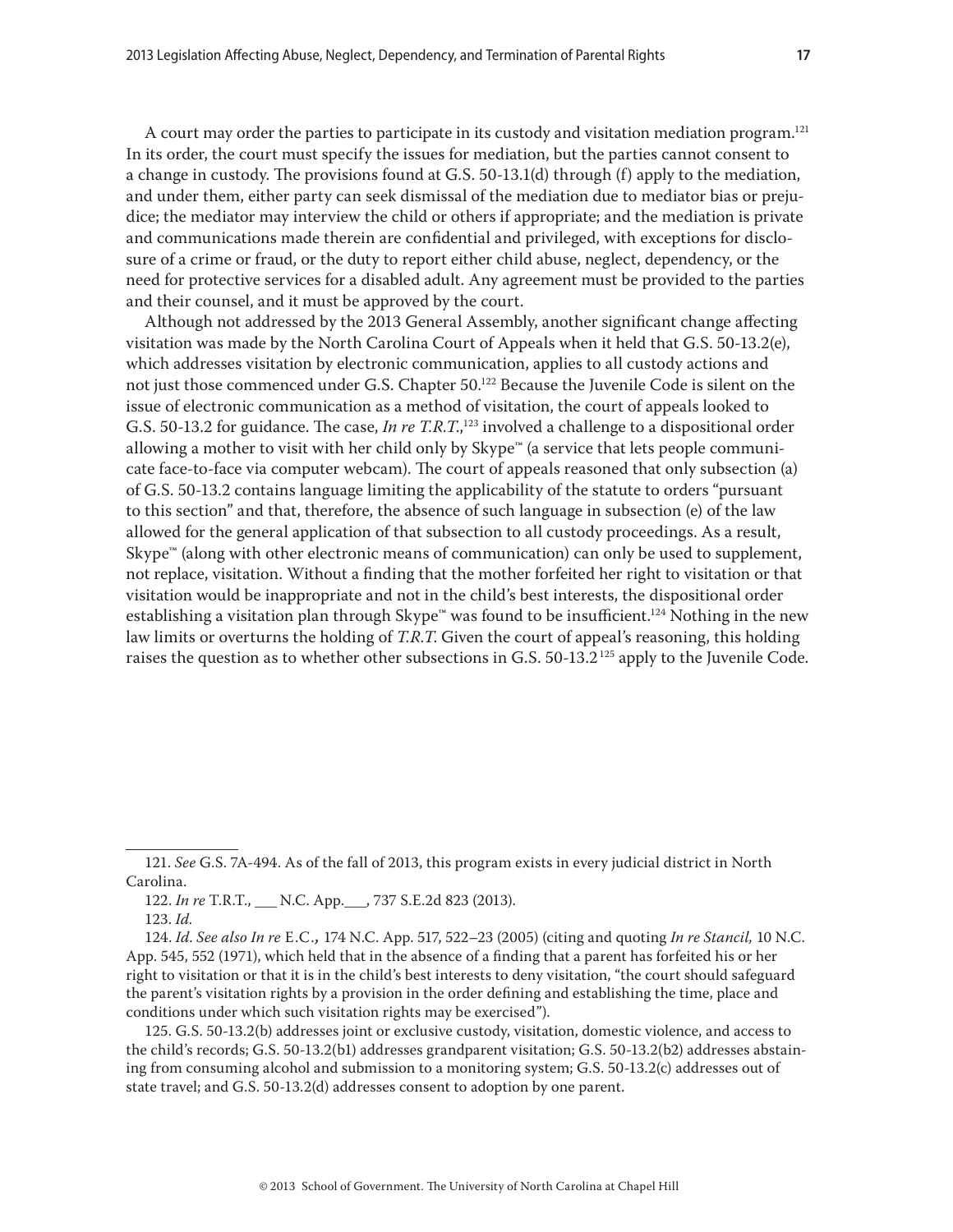#### **Review and Permanency Planning**

#### **Procedures**

Under the North Carolina General Statutes, the purpose of the dispositional order for a child who has been adjudicated abused, neglected, or dependent is to develop and implement a plan that will meet the juvenile's needs and "the objectives of the State in exercising jurisdiction."126 Children who have been removed from the custody of their parents, guardians, or custodians must receive plans that will hold their best interests paramount to the interests of others and provide them with safe and permanent homes within a reasonable period of time.<sup>127</sup>

Ensuring that this mandate is carried out and continued requires regular and periodic reviews by the court, the first of which must occur within ninety days of the disposition hearing and every six months thereafter.128 In addition to review hearings, the court must also hold a permanency planning hearing within twelve months of the initial order removing custody of the juvenile.129 However, if the court decides that the department of social services is relieved of its obligation to make reunification efforts, and that determination is made at a hearing that was not designated as a permanency planning hearing, then a permanency planning hearing must be scheduled within thirty days of that order.<sup>130</sup>

The purpose of the review hearing is similar to the purpose of the permanency planning hearing, namely, to assess the implementation of the plan and progress toward the plan's goals and to make any needed changes. These two hearings had been regulated by two separate statutes,131 but the CIP Law replaced those statutes with one new law, G.S. 7B-906.1, titled "review and permanency planning hearings."132 The CIP Law requires the court to consider and make written findings regarding the relevant criteria listed in G.S. 7B-906.1(d)(1)–(7).<sup>133</sup> In addition to these seven factors, for all permanency planning hearings—that is, every hearing scheduled after the initial permanency planning hearing—the court must also consider and make written findings regarding the relevant criteria found at G.S. 7B-906.1(e)(1)  $-(6)$ .<sup>134</sup>

<sup>126.</sup> G.S. 7B-900; *See also* G.S. 7B-100 (although the state's objectives are not specifically defined, one may look to the statutory purpose of the Juvenile Code, found at G.S. 7B-100, for guidance).

<sup>127.</sup> G.S. 7B-100(5).

<sup>128.</sup> S.L. 2103-129, sec. 26, amending the Juvenile Code to add new section G.S. 7B-906.1. *See also* S.L. 2013-129, sec. 25, repealing G.S. 7B-906 and -907. These time limits are mandated by federal law. *See* 42 U.S.C.A. § 675(5), which defines "Case Review System" and requires, at subsection (B), a court review once every six months and, at subsection (C), a permanency planning hearing not later than twelve months after the date the child entered foster care.

<sup>129.</sup> *Id.*

<sup>130.</sup> G.S. 7B-507(c).

<sup>131.</sup> G.S. 7B-906 (review hearings), -907 (permanency planning hearings).

<sup>132.</sup> Most of the language and all of the timeframes that were included in the two distinct statutes are included in the new G.S. 7B-906.1.

<sup>133.</sup> The seven enumerated factors in the new law replace the factors contained at former G.S.  $7B-906(c)(1)-(9)$ .

<sup>134.</sup> The six enumerated factors in the new law replace the factors contained at former G.S.  $7B-907(b)(1)-(6)$ .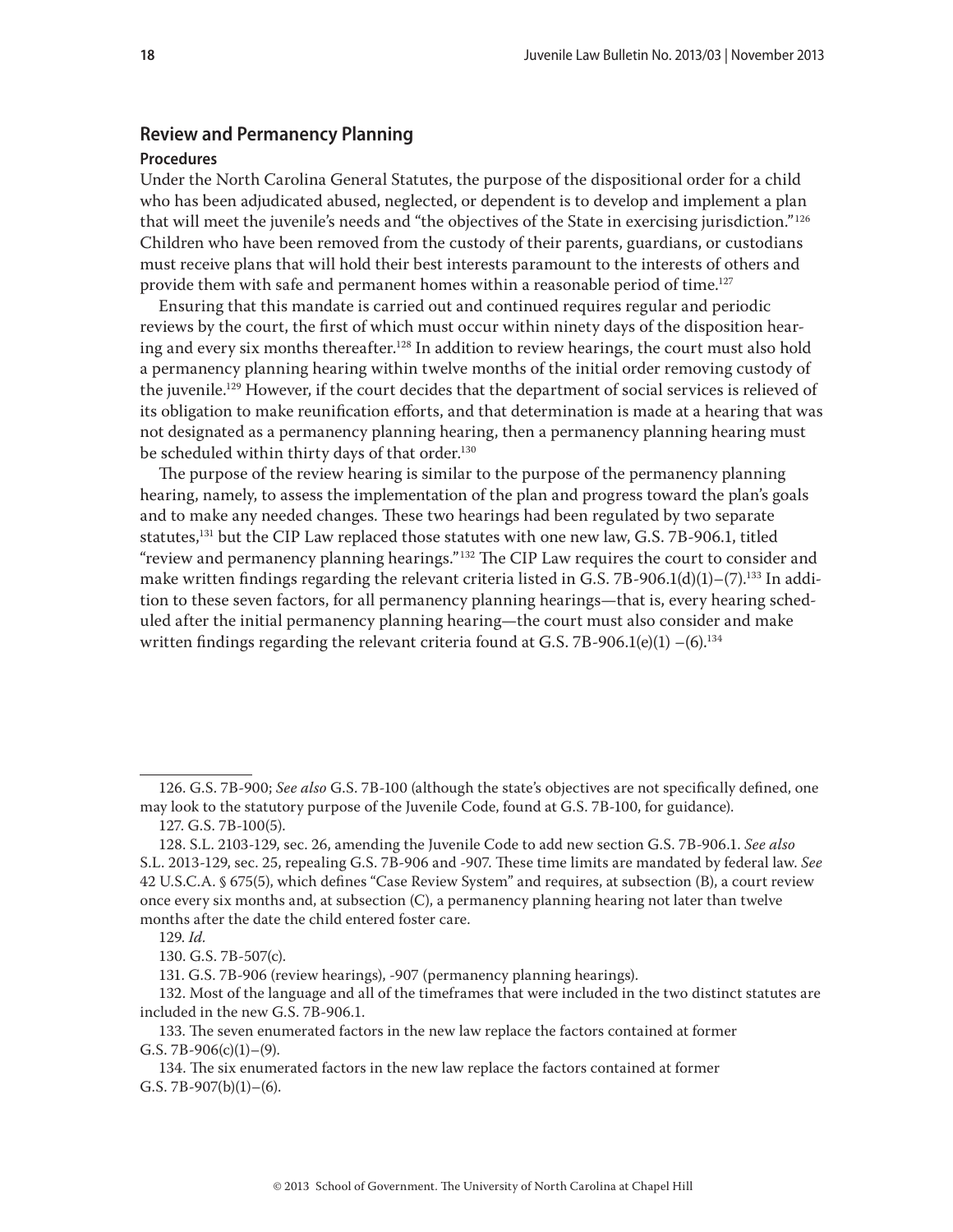#### **Juvenile's Return Home**

In addition to consolidating the review and permanency planning hearings, the CIP Law adds a definition of a juvenile's "return home" which includes the juvenile's reunification with *either parent*. 135 Prior to the CIP Law, the court of appeals interpreted this language to mean the juvenile's return to the parent from whom the juvenile was removed.<sup>136</sup> If the juvenile's parents were not residing together at the time of the juvenile's removal, reunification with the parent from whom the child was not removed was not considered a "return home"; instead, that parent was deemed to be "a relative" under G.S. 7B-907(b)(2).137 The CIP Law makes it clear that a juvenile's reunification or return home includes that juvenile being placed with either parent, regardless of whose care he or she was removed from. The CIP Law also requires that at each review and permanency planning hearing, the court must make written findings, if relevant, regarding services that were offered and/or efforts to reunite the juvenile with either parent, regardless of whether the juvenile resided with that parent at the time of removal.<sup>138</sup> The recent amendments referring to either parent comport with the stated purpose of the Juvenile Code found at G.S. 7B-100(4): "the return of juveniles to their homes consistent with preventing the unnecessary or inappropriate separation of juveniles from their parents," in addition to "the overriding purposes of respecting family autonomy and protecting the constitutional rights of the juveniles and parents."139

## **Guardianship Assistance**

In those cases where a parent is (1) unfit or (2) has acted inconsistently with his or her constitutionally protected parental rights, the court may apply the "best interests of the child" analysis.140 If the court determines that it is not in the best interests of a juvenile to be reunited with his or her parent, a permanent plan must be developed that considers adoption or legal guardianship or custody of the juvenile with a relative or other appropriate person.<sup>141</sup> While an adoption requires the termination of parental rights, $142$  an award of legal guardianship does not.<sup>143</sup> The best interests of some juveniles may be a permanent guardianship without a

<sup>135.</sup> G.S. 7B-101(18b) (defining "return home or reunification" as "[p]lacement of the juvenile in the home of *either parent* or placement of the juvenile in the home of a guardian or custodian from whose home the child was removed by court order" (emphasis added)).

<sup>136.</sup> *See In re* J.M.D., 210 N.C. App. 420 (2011) (holding return home means to the home from which the child was removed and not the home of either biological parent); *see also In re* Eckard, 148 N.C. App. 541 (2002) (holding that the trial court erred when it ordered cessation of reunification efforts with the father and instead should have considered placement with the father).

<sup>137.</sup> *Eckard*, 148 N.C. App. 541.

<sup>138.</sup> G.S. 7B-906.1(d)(1), (3).

<sup>139.</sup> *Eckard*, 148 N.C. App. at 547 (citing G.S. 7B-100(1), (3)).

<sup>140.</sup> *In re* B.G., 197 N.C. App. 570 (2009) (citing and quoting Price v. Howard, 346 N.C. 68, 79 (1997) (holding that the "best interests of the child" test may be applied without offending due process rights if the court also finds conduct inconsistent with a parent's constitutionally protected status)); *see also*  Adams v. Tessener, 354 N.C. 57, 61–62 (2001).

<sup>141.</sup> G.S. 7B-906.1(e)(2).

<sup>142.</sup> G.S. 7B-1111(a)(10); G.S. 48-2-603(4).

<sup>143.</sup> G.S. 7B- 600. *See also* G.S. 35A-1220 through -1228.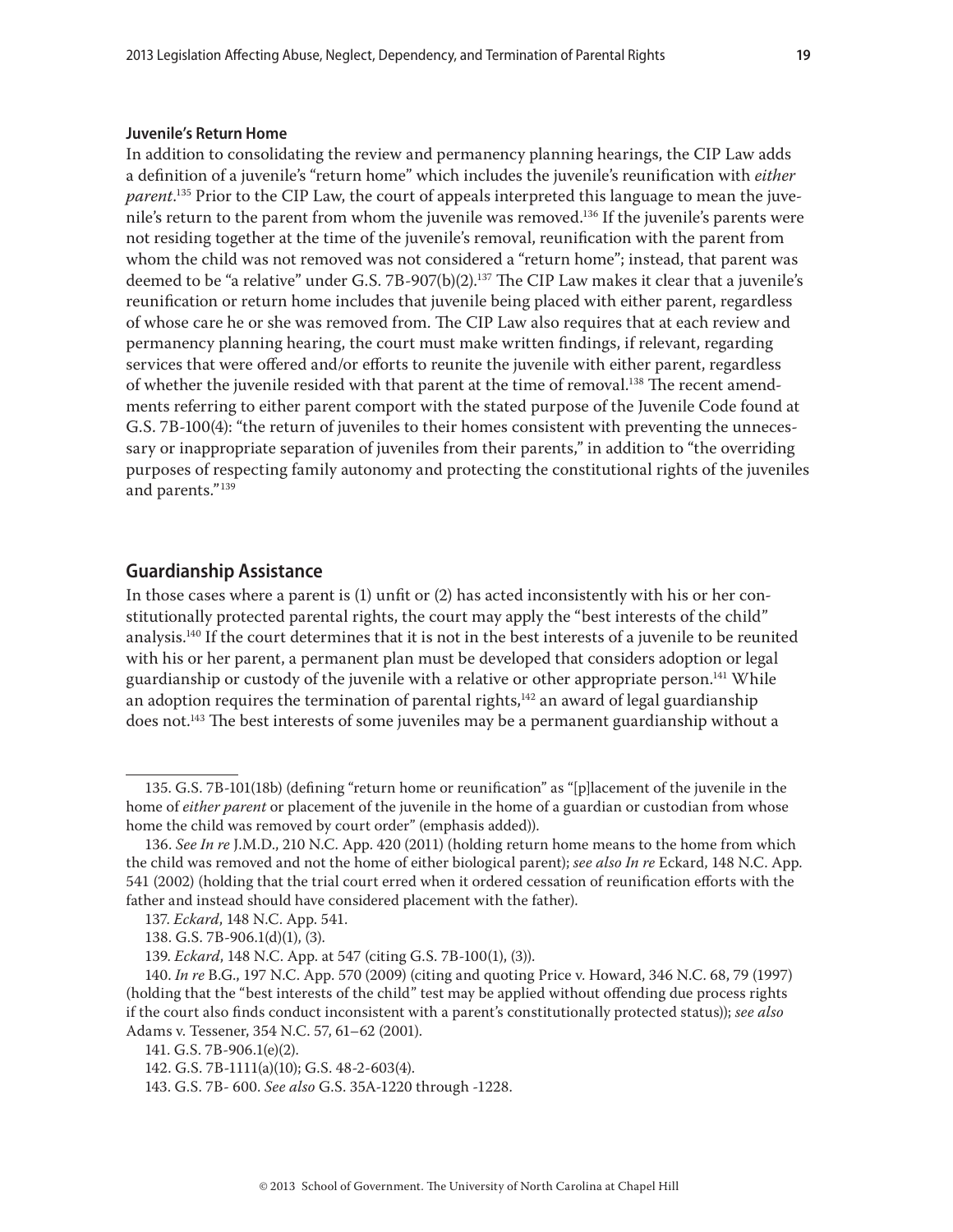termination of parental rights. The appointment of a legal guardian in a juvenile proceeding is authorized by G.S. 7B-600.

There are Title IV-E<sup>144</sup> monies available to provide financial assistance to children who are placed in foster care and for children who exit foster care through adoption.<sup>145</sup> In order to receive a foster care maintenance payment, the juvenile must be in a licensed foster care placement.146 The federal Fostering Connections to Success and Increasing Adoptions Act of 2008,147 commonly referred to as "the Fostering Connections Act," created a subsidized guardianship program that states could opt into, which specifically allows federal IV- $E^{148}$  monies to be used to support children who are permanently placed with relative guardians at a rate no higher than the foster care maintenance rate.149 This program is known as the Guardianship Assistance Program, or GAP. As of December 2012, twenty-nine states and the District of Columbia had an approved GAP that uses federal IV-E funds.150

Prior to the Fostering Connections Act, children placed with relatives and fictive kin, referred to as "nonrelative kin" in North Carolina, were only able to receive financial assistance through a state's individual plan.<sup>151</sup> From 1997 to 2002, North Carolina implemented a Child Welfare Demonstration Project that had as one component a guardianship assistance program in eight counties<sup>152</sup> and that received a five-year extension to implement a second phase, which

146. Title 10A, Chapter 70B, Section .0102, of the N.C. Administrative Code; 45 C.F.R. § 1355.2. 147. Pub. L. No. 110-351.

148. 42 U.S.C.A. § 671(a)(28); *id*. § 673(d).

149. *Id.* §§ 673(d)(2), (d)(3)A). Eligibility requires the following: (1) that the child was voluntarily placed or judicially removed from his or her home because continuation in the home would have been contrary to his or her welfare; (2) that the child has resided in the prospective guardian's licensed or approved home for six consecutive months; (3) that neither reunification nor adoption is an appropriate permanent plan; (4) that the child demonstrates a strong attachment to the prospective guardian and the guardian has a strong commitment to permanently caring for the child; and (5) if the child is 14 or older, that the child has been consulted about the guardianship plan.

150. Alabama, Alaska, Arkansas, California, Colorado, Connecticut, District of Columbia, Hawaii, Idaho, Illinois, Louisiana, Maine, Maryland, Massachusetts, Michigan, Missouri, Montana, Nebraska, New Jersey, New York, Oklahoma, Oregon, Pennsylvania, Rhode Island, South Dakota, Tennessee, Texas, Vermont, Washington, and Wisconsin. *See also* Nat'l Resource Ctr. for Permanency & Family Connections, Federal Title IV-E Guardianship Assistance Program State Policies and Laws, [www.nrcpfc.org/fostering\\_connections/state\\_gap.html.](http://www.nrcpfc.org/fostering_connections/state_gap.html)

151. Several states created their own subsidized guardianship programs, with funding sources, subsidy rates, and eligibility criteria that varied from state to state. Most of the programs were state-funded, although some utilized monies from the federal Temporary Assistance to Needy Families (TANF) program, Title IV-E waivers, and social services block grant monies. See CHILDREN'S DEFENSE FUND ET AL., Making it Work: Using the Guardianship Assistance Program (GAP) to Close the Permanency Gap for Children in Foster Care (Oct. 2012), [www.childrensdefense.org/child-research-data](http://www.childrensdefense.org/child-research-data-publications/data/making-it-work-using-the.pdf)[publications/data/making-it-work-using-the.pdf.](http://www.childrensdefense.org/child-research-data-publications/data/making-it-work-using-the.pdf)

152. *See* C.L. Usher et al., Evaluation of the Title IV-E Waiver Demonstration in North Carolina: 1997–2002 (UNC Jordan Institute for Families, 2002), [www.unc.edu/~lynnu/ncwaivrpt.htm.](http://www.unc.edu/~lynnu/ncwaivrpt.htm)

<sup>144. &</sup>quot;Title IV-E" references that title number in the federal Social Security Act. *See* 42 U.S.C.A. § 671(a)(10) (discussing state authorities' roles). The Title IV-E program was created to give states funds to, among other things, guarantee that children in foster care are properly cared for.

<sup>145.</sup> *See* 42 U.S.C.A. § 671(a), referencing *id*. § 672 (foster care maintenance payments) and *id.* § 673 (adoption assistance program).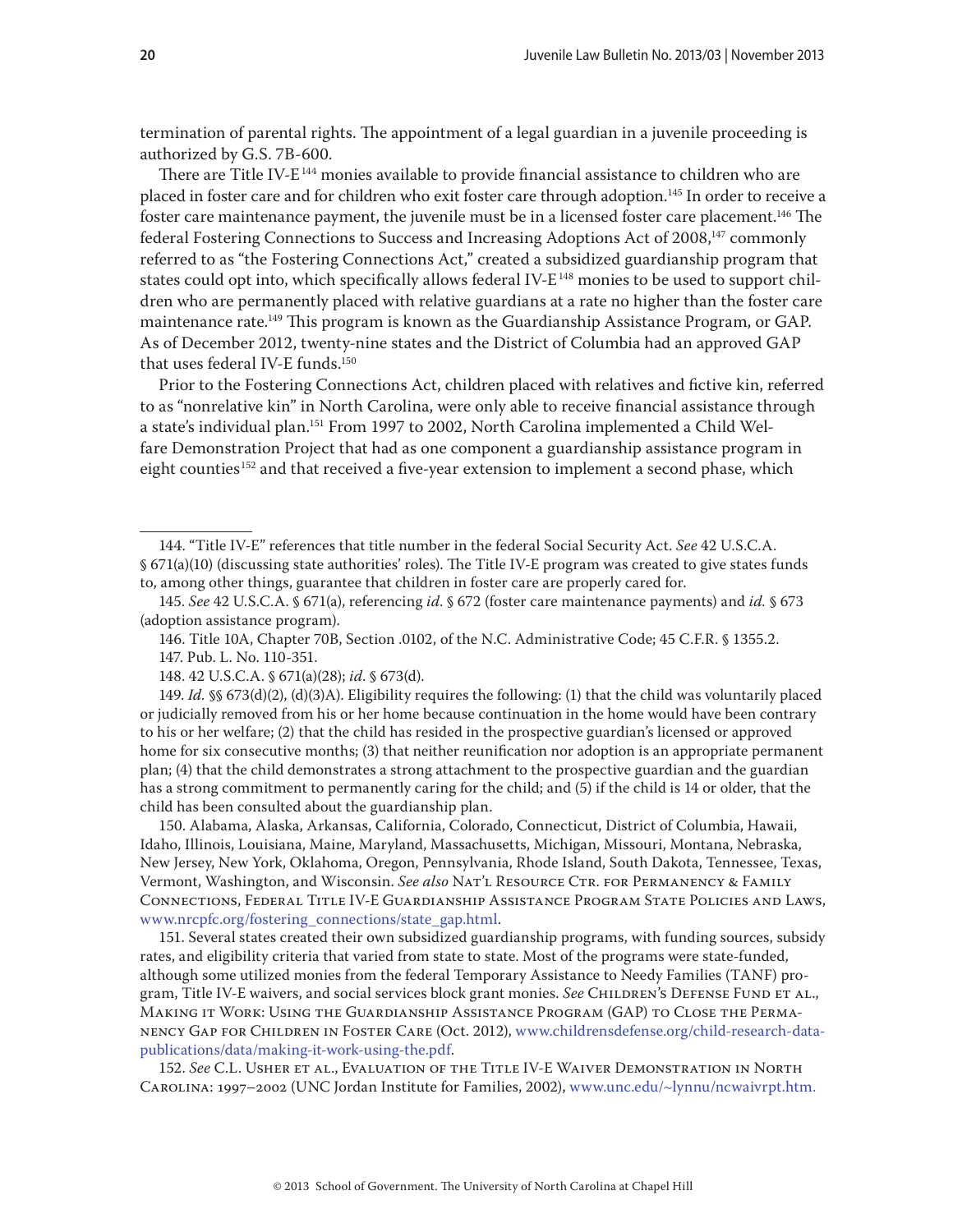ultimately was terminated early due to the fact that it was not cost-neutral.<sup>153</sup> North Carolina has not had a guardianship assistance program since 2008. However, Section 12C.4 of S.L. 2013- 360 establishes a guardianship assistance program in North Carolina. Specifically, it allows the Division of Social Services to provide financial assistance to children who are "(i) in a permanent family placement setting, (ii) eligible for legal guardianship, and (iii) otherwise unlikely to receive permanency." This guardianship assistance program will reimburse legal guardians for room and board at the same rate as the foster care reimbursement for those items.<sup>154</sup> However, the law makes no reference to the state seeking federal approval to opt in to the GAP under the Fostering Connections Act. Instead, Section 12C.4 is intended to be cost-neutral by allowing existing funds for foster care to be used for guardianship assistance. The Division of Social Services must develop the program, and the Social Services Commission must promulgate the rules that govern it.

# **Transfer to G.S. Chapter 50**

Abuse, neglect, and dependency proceedings involve the legal and physical custody of juveniles. Custody may be removed from or awarded to a parent, guardian, custodian, private agency, or county department of social services.155 These custody proceedings are separate from civil custody actions initiated pursuant to G.S. Chapter 50. The juvenile court has exclusive original jurisdiction over any case involving an allegation of the abuse, neglect, or dependency of a child, and that action has priority over any other civil custody action in the state.<sup>156</sup> This means that a civil custody order entered prior to a county social services petition is superseded by any orders entered in the juvenile proceeding while the court retains jurisdiction of the juvenile proceeding.157 It also means that any civil custody action that is pending during a juvenile proceeding is automatically stayed, unless the court orders otherwise.<sup>158</sup> In the event that a civil custody action was filed before or during the juvenile proceeding, the court has discretion to consolidate the two actions.159

One possible final disposition in an abuse, neglect, or dependency proceeding is a civil custody order entered pursuant to G.S. Chapter 50.<sup>160</sup> In such a case, the court may terminate its jurisdiction over a juvenile proceeding; $<sup>161</sup>$  otherwise, the court retains jurisdiction over the</sup>

<sup>153.</sup> *See* Children's Bureau et al., Profiles of the Title IV-E Child Welfare Waiver Demonstration Projects, Vol. 1 (Arlington, VA: James Bell Associates, Inc., Apr. 2013), 13, [www.acf.hhs.gov/](http://www.acf.hhs.gov/sites/default/files/cb/waiver_profiles_vol1.pdf) [sites/default/files/cb/waiver\\_profiles\\_vol1.pdf.](http://www.acf.hhs.gov/sites/default/files/cb/waiver_profiles_vol1.pdf)

<sup>154.</sup> *See* G.S. 108A-49.1, listing the following rates: \$475.00 a month for each child age birth through 5 years old; \$581.00 per month for each child age 6 through 12 years old; and \$634.00 per month for each child age 13 through 18 years old.

<sup>155.</sup> G.S. 7B-903(2). 156. G.S. 7B-200.

<sup>157.</sup> G.S. 7B-200(c)(2).

<sup>158.</sup> G.S. 7B-200(c)(1).

<sup>159.</sup> G.S. 7B-200(d).

<sup>160.</sup> G.S. 7B-911(a).

<sup>161.</sup> G.S. 7B-201, -911(a), (c).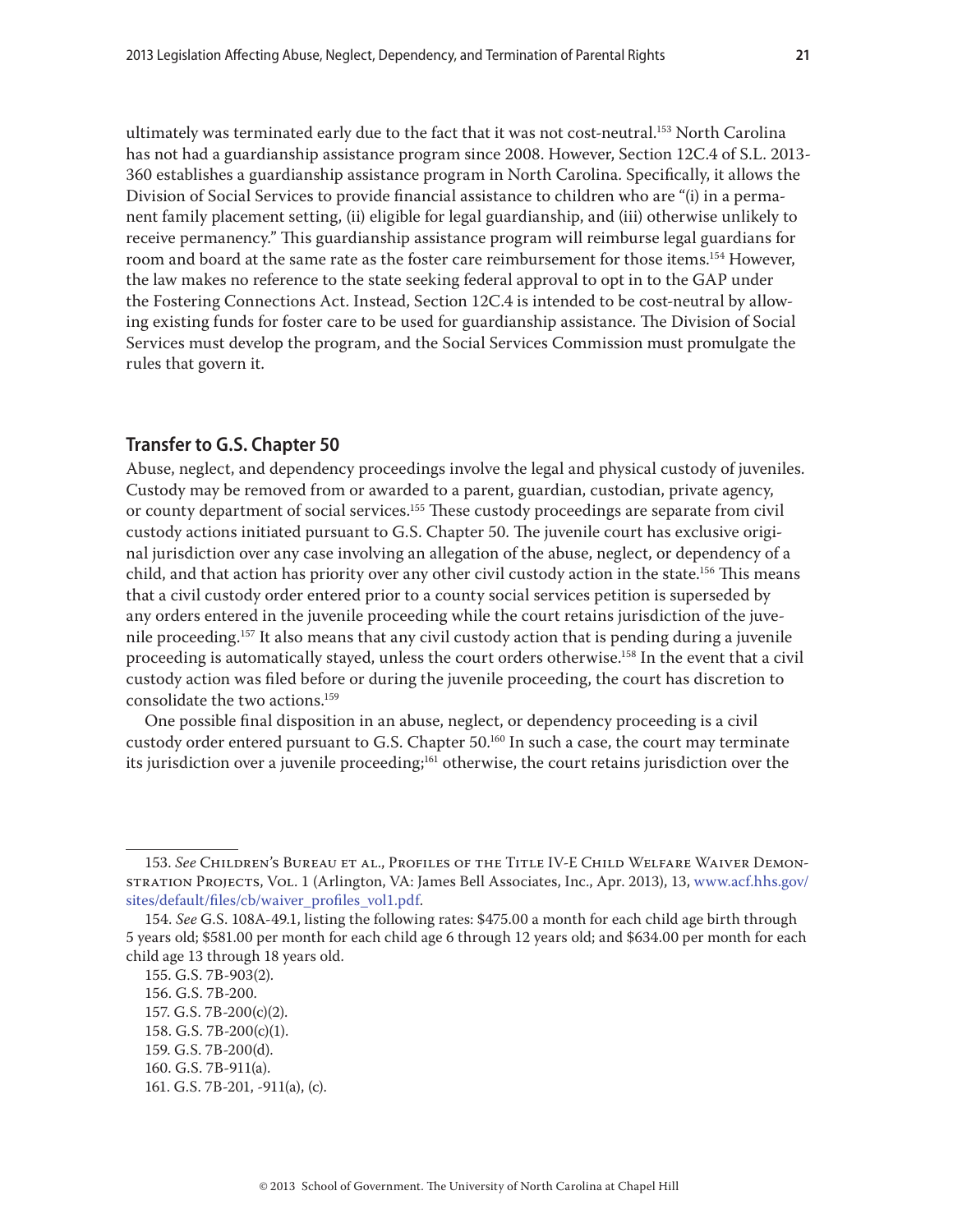juvenile proceeding until the juvenile turns 18 or is emancipated, whichever occurs first.<sup>162</sup> In order for a court to terminate its jurisdiction, the following must occur:

- the court has to have made appropriate findings of fact and conclusions of law supporting the custody order and then found that there is no further need for state involvement,<sup>163</sup> and
- where custody was ordered to someone other than a parent or person with whom the juvenile was residing at the time of removal, at least six months have to have passed since the permanency planning order directed the juvenile's placement with the person to whom custody was ordered.164

Under the CIP Law,<sup>165</sup> if the court places custody of the juvenile with a parent or other person, the court must now make the inquiry as to whether jurisdiction over the juvenile proceeding should terminate after entering a civil custody order. Although the inquiry is mandatory, the amendment does not require the court to terminate jurisdiction. That issue is left for the court to decide on a case-by-case basis.

If custody of the juvenile is granted to a parent and the court retains jurisdiction and is relieved of the duty to conduct periodic reviews,<sup>166</sup> the CIP Law<sup>167</sup> clarifies what must happen if a new report of abuse, neglect or dependency is made against that parent. After receiving the report, if the county department of social services determines that court action is necessary, there must be a new adjudication utilizing the procedures established in G.S. 7B-800 through -808.168

## **Termination of Parental Rights**

If one component of the juvenile's permanent plan involves termination of parental rights, the department of social services must initiate a termination of parental rights proceeding.<sup>169</sup> The CIP Law<sup>170</sup> added G.S. 7B-1106(a2), which requires that service of the termination of parental rights petition or motion and other pleadings be made upon an attorney who was appointed to represent a respondent parent pursuant to G.S.  $7B-602^{171}$  if that attorney had not been relieved of his or her appointment. Service must be made pursuant to G.S. 1A-1, Rule 5.

The court of appeals has held that an attorney who entered his or her appearance in an action may not terminate representation of the client without "(1) justifiable cause, (2) reasonable notice [to the client], and (3) the permission of the court."<sup>172</sup> If a parent is not represented

169. G.S. 7B-906.1(f), (m).

<sup>162.</sup> G.S. 7B-201(a).

<sup>163.</sup> G.S. 7B-911(c)(2)a.

<sup>164.</sup> G.S. 7B-911(c)(2)b.

<sup>165.</sup> S.L. 2013-129, sec. 29, which amends G.S. 7B-911(a).

<sup>166.</sup> G.S. 7B-906.1(k).

<sup>167.</sup> S.L. 2013-129, sec. 8, which adds a new subsection, (b), to G.S. 7B-401.

<sup>168.</sup> G.S. 7B-401(b).

<sup>170.</sup> S.L. 2013-129, sec. 33.

<sup>171.</sup> G.S. 7B-602 establishes an indigent parent's right to court-appointed counsel after a petition for abuse, neglect, or dependency is filed.

<sup>172.</sup> *In re* D.E.G., \_\_\_ N.C. App. \_\_\_, 747 S.E.2d 280 (2013), *citing* Smith v. Bryant, 264 N.C. 208, 211 (1965).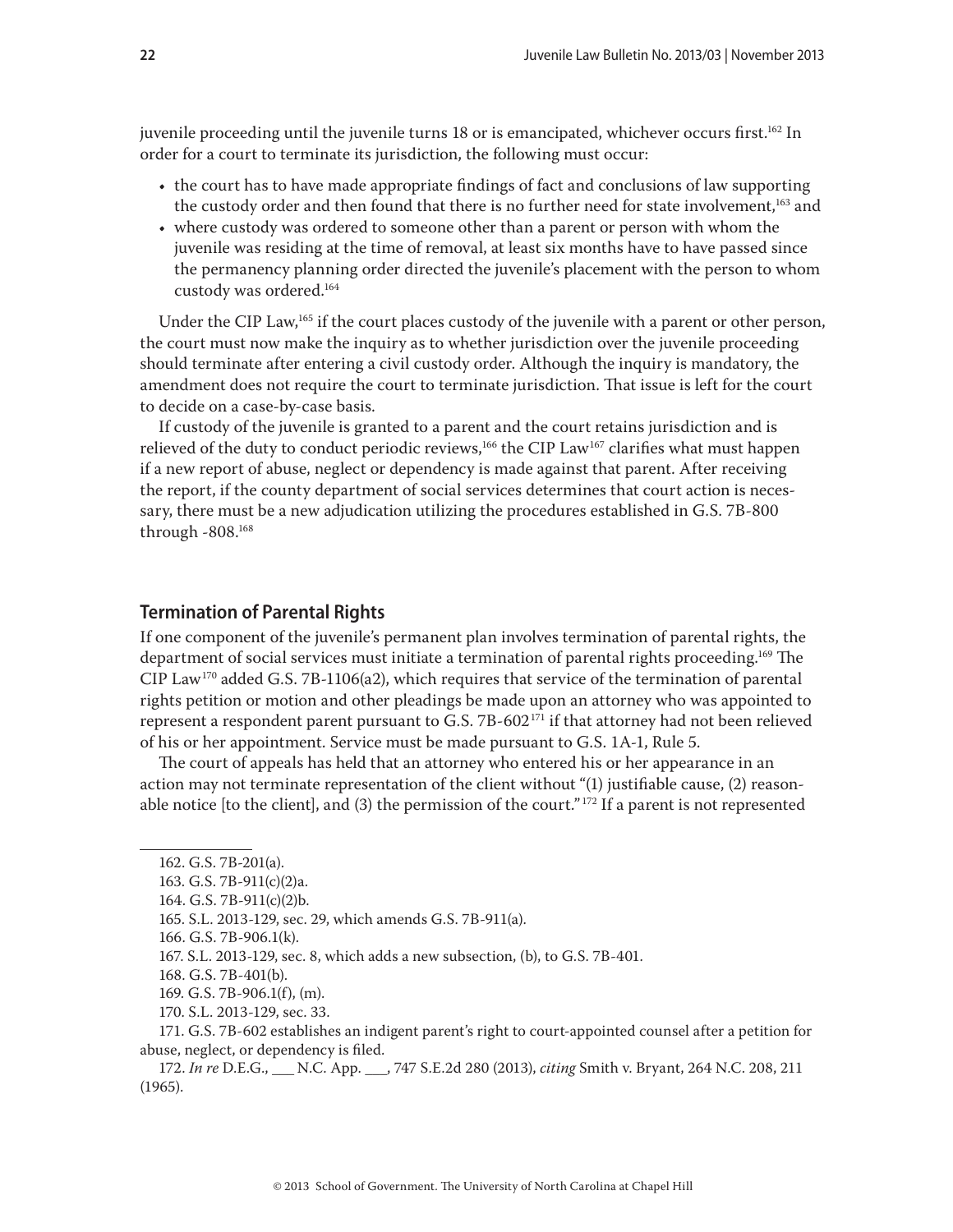by an attorney at the time a petition or motion for termination of parental rights is filed, the clerk of court is required to appoint "provisional counsel" for that parent.<sup>173</sup> In August 2013, the court of appeals held that an attorney who represented a respondent father in an underlying neglect and dependency proceeding was not "provisional counsel" who could be excused pursuant to G.S. 7B-1101.1(a).<sup>174</sup> Instead, that attorney should have sought permission from the court to withdraw by showing that he had a justifiable basis to withdraw and either notified or made efforts to notify the client of his intent to withdraw.175 Without a court order of withdrawal, an attorney in these circumstances remains responsible to represent the client in the subsequent termination of parental rights proceeding. As a result, attorneys who appeared in the underlying abuse, neglect, or dependency action and who have not been granted leave to withdraw must be served with the petition or motion for termination of rights.

The CIP Law<sup>176</sup> also amended the grounds for terminating the parental rights of an unwed father by expanding the list of possible actions the putative father must have taken prior to the filing of a termination of parental rights petition in order to not lose his rights. These additional steps, which are set out in G.S. 7B-1111(a)(5), include

- taking action to legitimate a child when the mother was married to another man pursuant to G.S. 14-12.1 or
- establishing paternity through G.S. 49-14 (civil action), G.S. 110-132 (affidavit of parentage), G.S. 130A-101 (birth registration), G.S. 130A-118 (amendment of birth certificate), or some other judicial action.

These legislative changes codify the holding of the court of appeals in *In re J.K.C*.,177 which found that a birth certificate or amended birth certificate that was issued by the State Registrar in compliance with the applicable statutes and listed the father's name created a rebuttable presumption that paternity was judicially established.

# **Adoption-Related Provisions**

For a juvenile who is not placed with a parent and who had a court find that reunification with either parent was either not in the juvenile's best interests or was unlikely to occur within six months, a permanent plan that considers options other than reunification must be developed.<sup>178</sup> One permanent placement option is adoption. The 2013 General Assembly enacted amendments to several adoptions laws through both the CIP Law and S.L. 2013-236.

For all actions that were filed or pending on or after October 1, 2013, the county department of social services must consider a juvenile's current placement provider as a prospective adoptive parent if that provider wants to adopt the juvenile.<sup>179</sup> In addition, foster parents must receive notice of a department of social services' selection of adoptive parents for a juvenile, along with

<sup>173.</sup> G.S. 7B-1101.1(a).

<sup>174.</sup> *D.E.G*., \_\_\_ N.C. App. \_\_\_, 747 S.E.2d 280.

<sup>175.</sup> *D.E.G.*, \_\_\_ N.C. App. at \_\_\_, 747 S.E.2d at 284–86.

<sup>176.</sup> S.L. 2013-129, sec. 35.

<sup>177.</sup> \_\_\_ N.C. App. \_\_\_, 721 S.E.2d 264 (2012).

<sup>178.</sup> G.S. 7B-906.1(e).

<sup>179.</sup> S.L. 2013-129, sec. 36, which amended G.S. 7B-1112.1.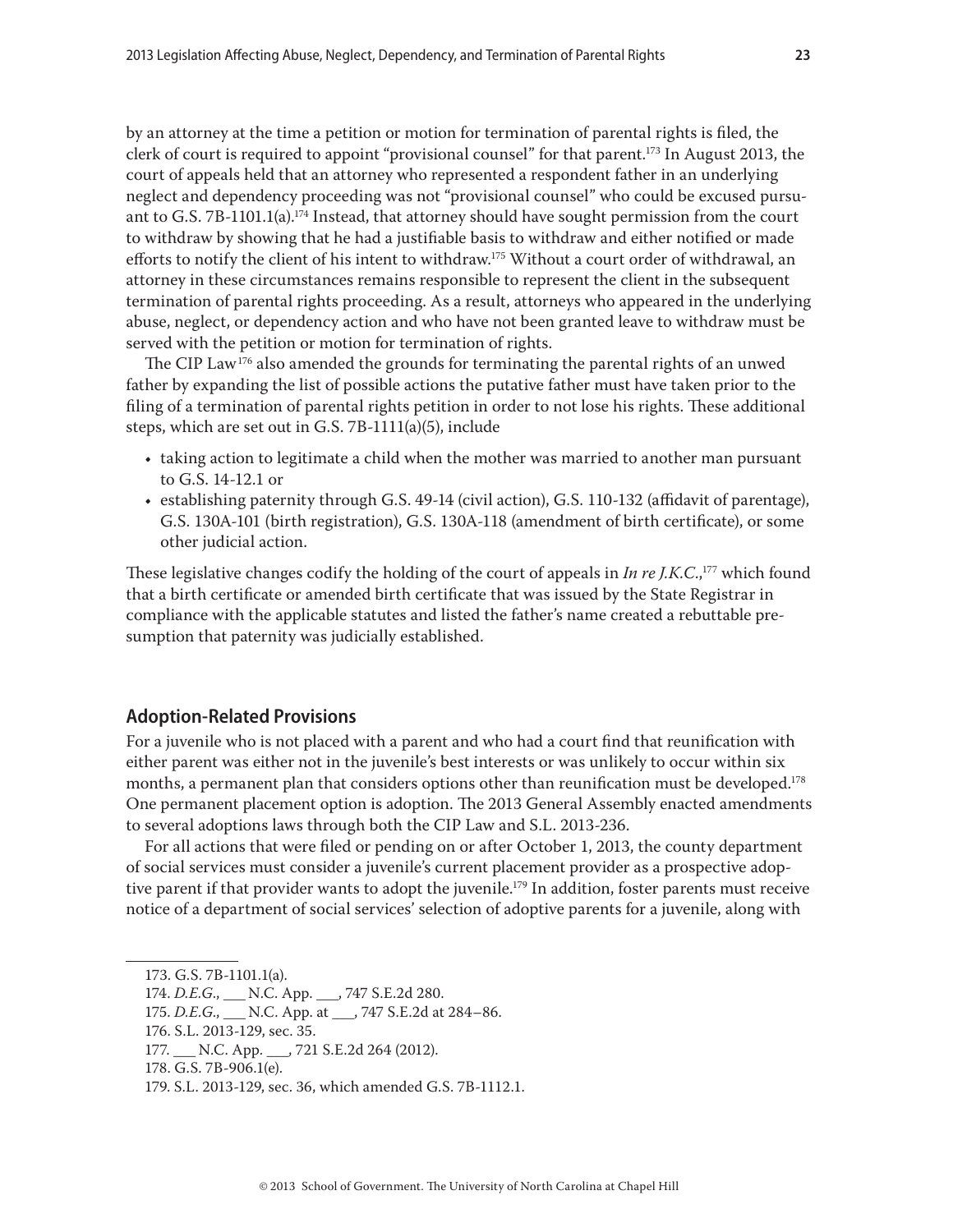a form motion for judicial review.<sup>180</sup> If a foster parent who wants to adopt the juvenile disagrees with the department's selection, he or she has ten days to file a motion for a judicial review hearing, where the court must consider the best interests of the juvenile.<sup>181</sup> The CIP Law amendment on this point explicitly states that the department's notification to the foster parent does not make the foster parent a party to the juvenile proceeding.<sup>182</sup>

Effective July 3, 2013, S.L. 2013-236<sup>183</sup> amended G.S. 7B-909<sup>184</sup> and several adoption laws found in G.S. Chapter 48. The amendments to G.S. 7B-909 require the county department of social services to request a review hearing if a juvenile is not adopted within six months of a parent's or guardian's relinquishment of the juvenile for adoption. In addition, the new legislation<sup>185</sup> allows a court to void a relinquishment signed by a parent when it is both in the juvenile's best interests and when a consent or relinquishment has not been received by the other parent and no action is being taken to terminate that other parent's rights. The department must provide the parent who provided the relinquishment with a minimum of fifteen days' notice that his or her rights are to be restored. That parent has a right to be heard on whether the relinquishment should be voided and what the parent's plan of care for the juvenile will be if the relinquishment is voided. If the relinquishment is in fact voided, periodic judicial reviews are not required.<sup>186</sup> These amendments to G.S. 7B-909 are incorporated into amendments made to G.S. 48-3-707(a) through the addition of subsection (4).

The procedures governing parental relinquishments were also amended by S.L. 2013-236.187 The new legislation amends G.S. 48-3-702 by requiring a person who administers the oath or acknowledgement of the relinquishment to certify in writing that to the best of his or her belief, the person executing the relinquishment

- (1) read, or had read to him or her, and understood the relinquishment,
- (2) voluntarily signed the relinquishment,
- (3) received the original or a copy of the signed relinquishment, and
- (4) was advised that counseling services are available through the agency to which the relinquishment was given.

These are the same requirements for a valid execution of a consent to adoption found at G.S. 7B-3-605(c).

Adoption by a step-parent was also addressed by the new legislation<sup>188</sup> when it amended G.S. 48-2-204(b). If a step-parent dies before an adoption is final, the court may complete the adoption in the petitioner's name if the court provides notice to the individual who consented to the adoption that the petitioner has died and that the individual has fifteen days to request a hearing after receiving the notice.

188. *Id.* § 2.

<sup>180.</sup> *Id*.

<sup>181.</sup> *Id*.

<sup>182.</sup> *Id*.

<sup>183.</sup> *See* S.L. 2013-236, sec. 1.

<sup>184.</sup> S.L. 2013-129, sec. 28, also made amendments to G.S. 7B-909; however, S.L. 2013-410, sec. 27, repealed S.L. 2013-129, sec. 28, as a technical correction.

<sup>185.</sup> G.S. 7B-909(b1).

<sup>186.</sup> G.S. 7B-909(c).

<sup>187.</sup> *See* S.L. 2013-236, sec. 10.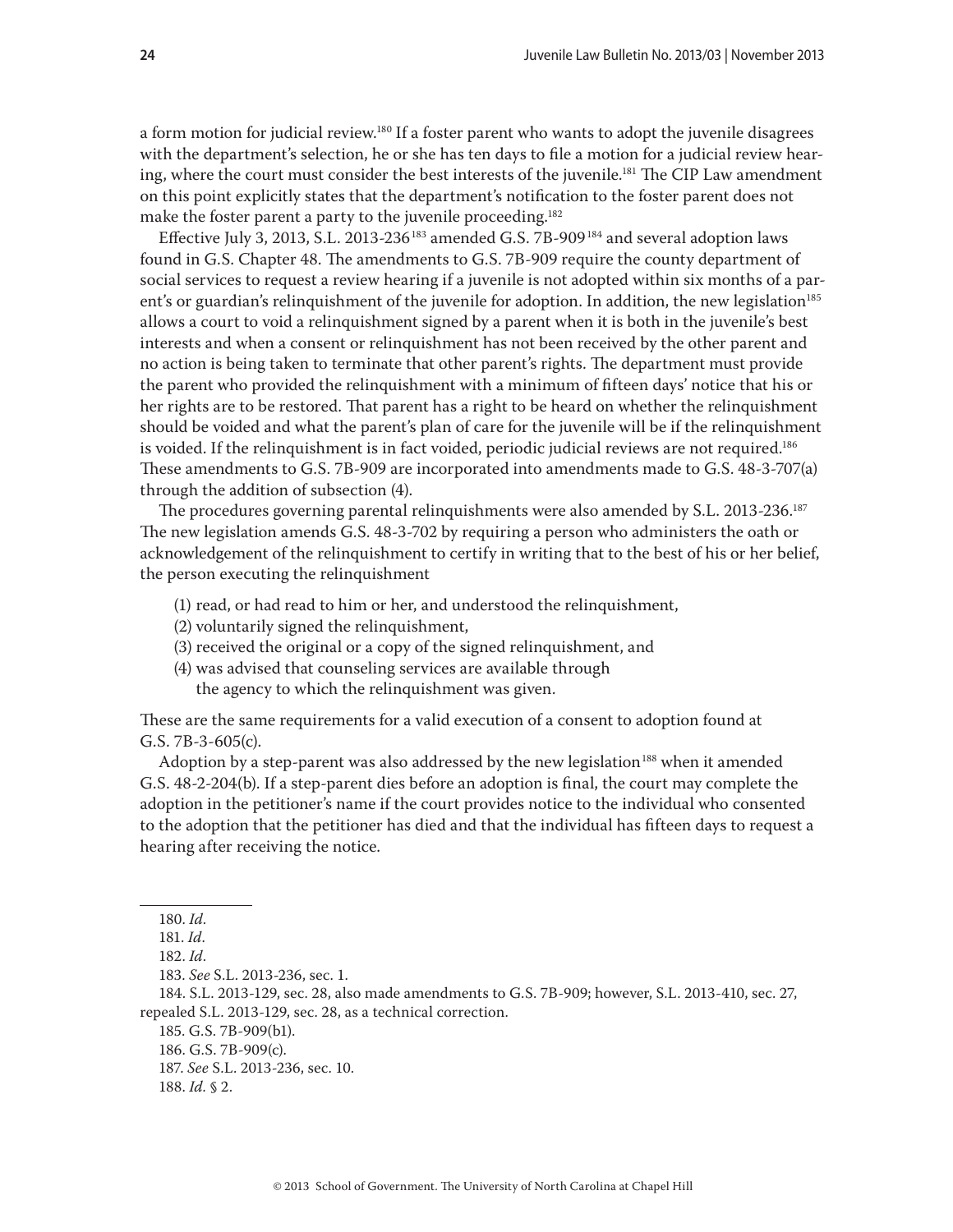Under the new legislation,<sup>189</sup> a petition for adoption must include the following two documents:

- (1) A certificate of service of the placement assessment to the person who placed the juvenile for adoption<sup>190</sup> if that person executed his or her consent to the adoption prior to receiving a copy of the pre-placement assessment
- (2) A certified copy of any criminal conviction for rape, $191$  rape of a child by an adult offender, $192$  or second-degree rape  $193$  for which the crime resulted in the juvenile's conception,<sup>194</sup> each of which shows that the convicted individual's consent to adoption is not required

Finally, the new legislation amended G.S. 48-2-305 to allow required documents that are not available at the time the petition is filed to be filed as they become available to the petitioner.

## **The Responsible Individuals List**

North Carolina law requires the Department of Health and Human Services to maintain a list of "responsible individuals," 195 who are parents, guardians, custodians, or caretakers who have abused or seriously neglected<sup>196</sup> a juvenile.<sup>197</sup> It is called the Responsible Individuals List (RIL).<sup>198</sup> Unlike an adjudication that determines the status of a child as abused, neglected, and/or dependent, the RIL determines the status of the adult—someone who has been identified as abusing or seriously neglecting a juvenile. The purpose of the RIL is to enable child care institutions, child placing agencies, group homes, and other providers of foster care, child care, or adoption services to determine the fitness of individuals to care for or adopt children.<sup>199</sup> Only authorized persons or agencies may receive information from the RIL,<sup>200</sup> and unauthorized disclosure of or access or attempted access to information contained in the RIL is a Class 3 misdemeanor.<sup>201</sup>

193. G.S. 14-27.3.

194. *See* G.S. 48-3-603(a)(9).

196. Pursuant to G.S. 7B-101(19a), "serious neglect" involves conduct, behavior, or inaction that evidences a disregard of consequences of such a magnitude as to constitute an unequivocal danger to a juvenile's health, welfare, or safety. It is not abuse. This definition differs from the definition of neglect found at G.S. 7B-101(15).

197. G.S. 7B-311(b).

198. *See* N.C. Dep't of Health & Human Servs., Family Support and Child Welfare Manual, Vol. 1, Ch. VIII ("Protective Services"), Sec. 1427 ("Responsible Individuals List") (reflecting changes through June 2013), [www.info.dhhs.state.nc.us/olm/manuals/dss/csm-60/man/pdf docs/cs1427.pdf](http://info.dhhs.state.nc.us/olm/manuals/dss/csm-60/man/pdf%20docs/CS1427.pdf).

199. G.S. 7B-311(b).

200. Information from the RIL can be requested by authorized persons using form DSS-5268, which is available from the N.C. Division of Social Services at [http://info.dhhs.state.nc.us/olm/forms/dss/dss-](http://info.dhhs.state.nc.us/olm/forms/dss/dss-5268-ia.pdf)[5268-ia.pdf](http://info.dhhs.state.nc.us/olm/forms/dss/dss-5268-ia.pdf).

201. G.S. 7B-311(c).

<sup>189.</sup> *Id.* § 5, amending G.S. 48-2-305.

<sup>190.</sup> *See* G.S. 48-3-307 for a listing of necessary documents.

<sup>191.</sup> G.S. 14-27.2.

<sup>192.</sup> G.S. 14-27.2A.

<sup>195.</sup> *See* G.S. 7B-101(18a).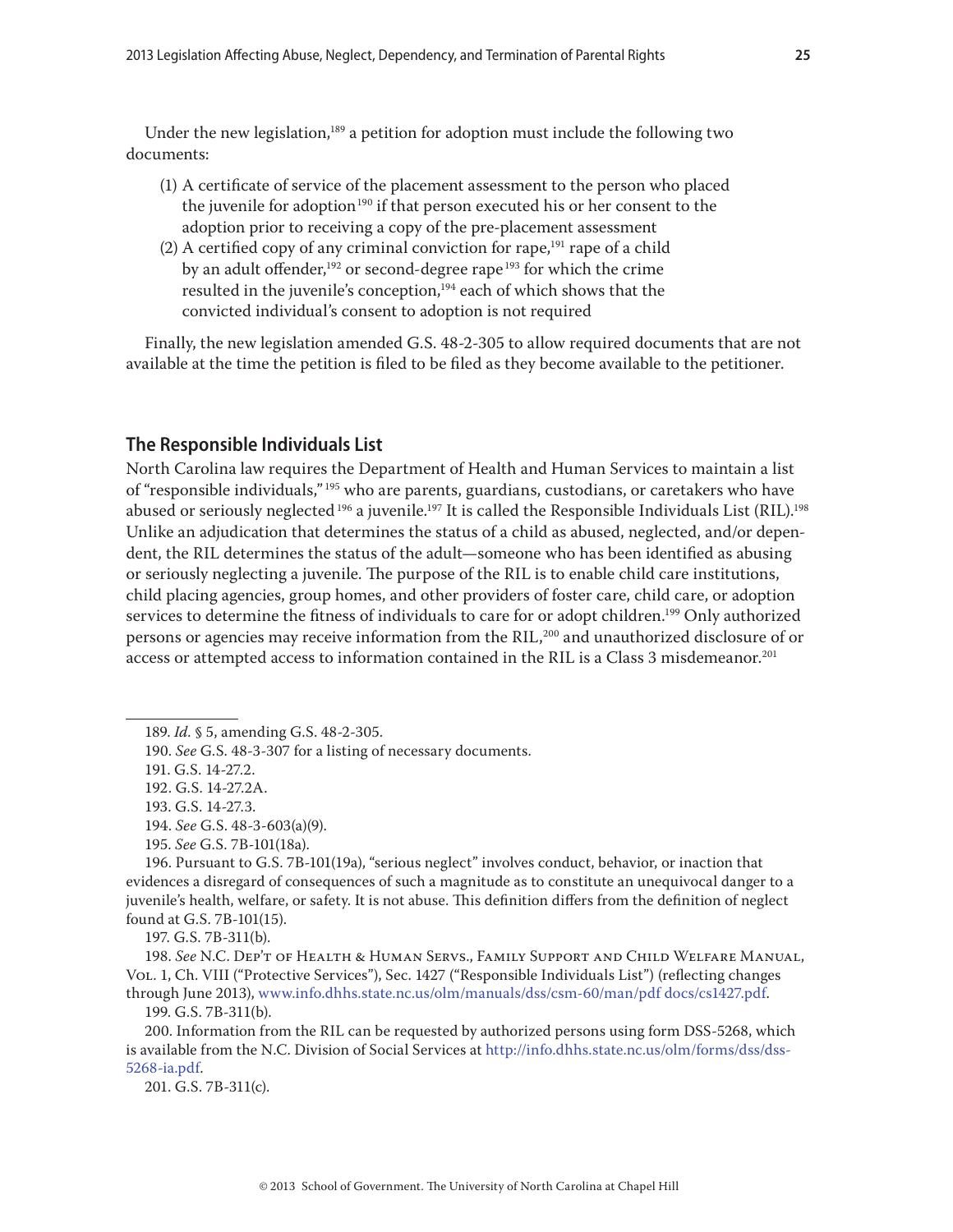Because placement on the RIL may result in a deprivation of an individual's liberty interest, any person who faces such placement has a right to notice and an opportunity to be heard under the due process clause of the North Carolina Constitution<sup>202</sup> and under North Carolina law<sup>203</sup> prior to placement on the RIL. The statutory due process provisions<sup>204</sup> were amended by the CIP Law. $205$ 

#### **Notice**

North Carolina law requires the director of the county department of social services to personally deliver written notice of a determination to place an individual on the RIL; this notice must be delivered within five working days after the determination is made.<sup>206</sup> The CIP Law amends the notice provisions found at G.S. 7B-320(b) and -323 to address situations where the department's director is unable to complete personal service on the individual after the director has made "diligent efforts" to locate the individual. If service is not made on the individual within fifteen days of the determination to place him or her on the RIL, the CIP Law allows the director, who has made the requisite diligent efforts to locate the individual, to send notice to the individual at his or her last known address, by registered or certified mail, return receipt requested.<sup>207</sup> Restricted delivery is no longer required. In addition, a department of social services' director who cannot show that an individual has received actual notice may request an ex parte hearing before the district court for a determination that the director made diligent efforts to find the individual.208 If diligence on the part of the director is found, the individual may be placed on the RIL.209 The question of whether the individual is evading service is directly relevant to the court's diligent efforts determination.<sup>210</sup>

## **Right to Be Heard**

An individual's opportunity to be heard involves a review by the district court.<sup>211</sup> The CIP Law<sup>212</sup> amends the various statutes<sup>213</sup> that allowed a judicial review to occur from either (1) the individual's petition for judicial review or (2) a juvenile petition initiated by a county department of social services seeking a determination that the individual is a responsible person, in addition to the adjudication of a child as abused, neglected, or dependent. The new amendments allow for a judicial review *only* upon the petition of the individual.<sup>214</sup> A hearing shall be scheduled by the clerk, and the CIP Law increases the time a clerk must schedule the judicial review hearing

202. N.C. Const. art. I, § 19. *See also In re* W.B.M., 202 N.C. App. 606 (2010).

203. *See* G.S. 7B-323.

214. An individual can request a petition for judicial review by using form AOC-J-131, which is available from the N.C. Administrative Office of the Courts at [www.nccourts.org/Forms/Documents/951.pdf.](http://www.nccourts.org/Forms/Documents/951.pdf)

<sup>204.</sup> G.S. 7B-311(b)(2), -320, -323, and -324.

<sup>205.</sup> S.L. 2013-129, secs. 4, 5, 6.

<sup>206.</sup> G.S. 7B-320(a).

<sup>207.</sup> G.S. 7B-320(b).

<sup>208.</sup> G.S. 7B-323(a1).

<sup>209.</sup> *Id.*

<sup>210.</sup> *Id.*

<sup>211.</sup> G.S. 7B-323.

<sup>212.</sup> S.L. 2013-129, secs. 3, 6.

<sup>213.</sup> G.S. 7B-311(b)(2), -324,- 805, -807(a1).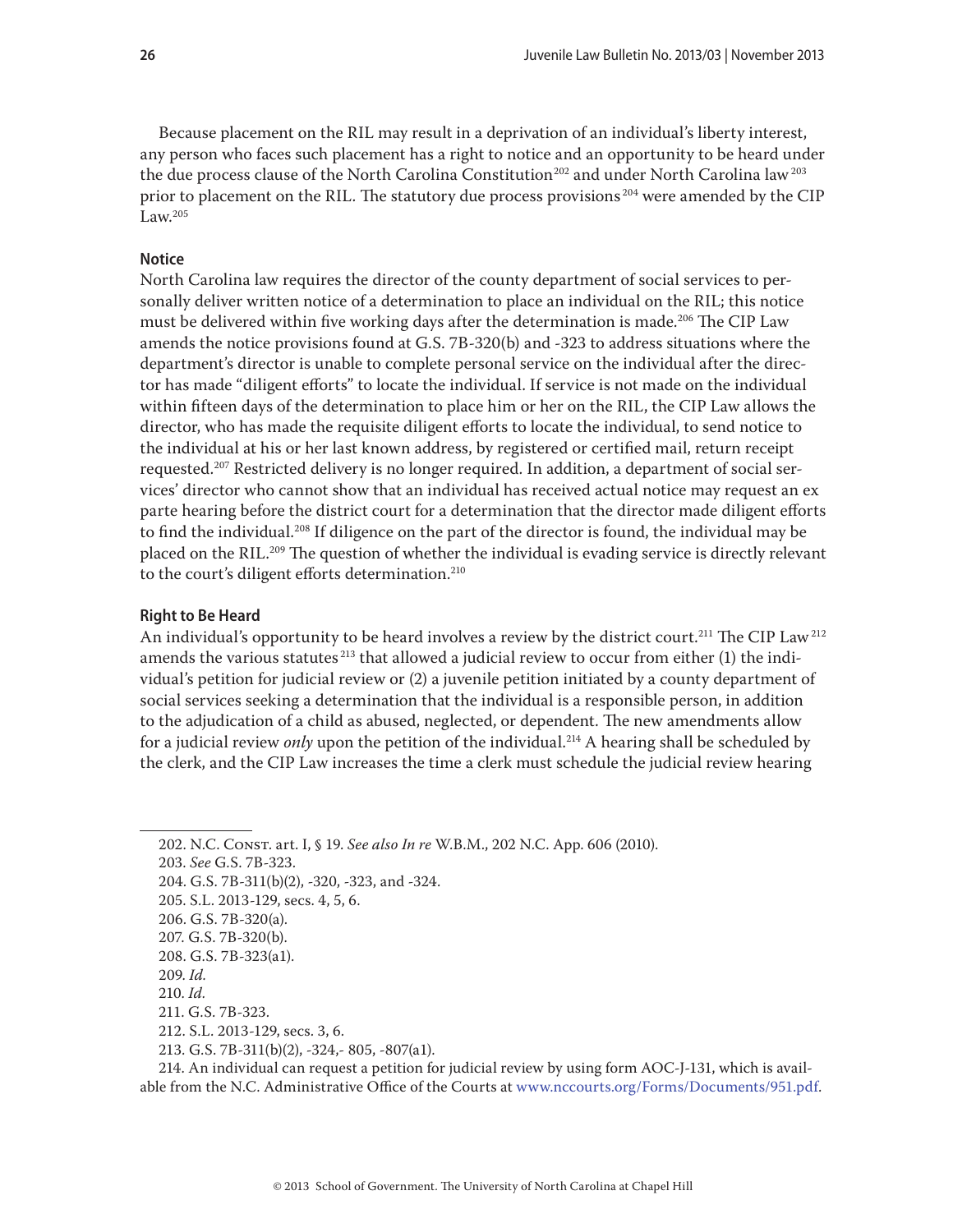to forty-five days—from fifteen days—after receipt of the individual's petition.215 However, the court may stay a judicial review if the individual is named as a respondent in the juvenile court case or is a defendant in a criminal court case that stems from the same incident for which placement on the RIL is sought.<sup>216</sup>

Finally, the CIP Law repeals the language that allows a court to consolidate the judicial review proceeding with the juvenile court case.<sup>217</sup> This may eliminate ethical issues that can arise for a court-appointed attorney who represents an indigent parent in a juvenile court proceeding that seeks an adjudication of abuse, neglect, or dependency of a child,<sup>218</sup> yet is not appointed by the court to represent that same client regarding the same incident in the RIL judicial review hearing. An individual seeking judicial review has the right to be represented by an attorney, but unlike indigent parents in an adjudication proceeding, the costs of an attorney in the judicial review hearing regarding placement on the RIL are at the individual's expense.<sup>219</sup>

# **Appeal**

Appeals of juvenile proceedings are made directly to the North Carolina Court of Appeals and are governed by G.S. 7B-1001. Parties may file notices of appeal, and in the case of a cease reunification order, the parent or affected person must first file a notice to preserve the right to appeal that order<sup>220</sup> to be heard, together with an appeal of a subsequent termination of parental rights order.<sup>221</sup> Effective for all actions pending or filed on or after October 1, 2013, the CIP Law amends G.S. 7B-1001(b) to require that the notice to preserve the right to appeal be given in writing within thirty days after entry and service of the cease reunification order.

The CIP Law also requires that both the appealing party and his or her attorney, if he or she is represented, sign the notice of appeal.<sup>222</sup> It is no longer sufficient for only the attorney to sign the notice of appeal. With this change, G.S. 7B-1001 follows Rule 3.1(a) of the North Carolina Rules of Appellate Procedure. The Ethics Committee of the North Carolina Bar has formally stated that a court-appointed attorney in an abuse, neglect, dependency, or termination of parental rights proceeding does not violate Rule 3.1 of the Rules of Professional Conduct by signing a notice of appeal, even if the lawyer does not believe the appeal has merit, reasoning that the attorney's signature preserves the client's right to appeal, furthering the state's public policy and interest in ensuring due process for parents in those proceedings.<sup>223</sup> It is important to note that for respondent parents who have a Rule 17 guardian ad litem (GAL) of substitution due to incompetence or "infancy," the guardian ad litem signs the pleadings; 224 however, best practice

220. *See* G.S. 7B-507(c) and -1001(a)(5).

224. G.S. 1A-1, Rule 17(e), states that "[a]ny guardian ad litem appointed for any party pursuant to any of the provisions of this rule shall file and serve such pleadings as may be required within the times specified by these rules. . . ."

<sup>215.</sup> S.L. 2013-129, sec. 5, amending G.S. 7B-323(b).

<sup>216.</sup> Id. § 6, amending G.S. 7B-324(b).

<sup>217.</sup> *Id.*

<sup>218.</sup> G.S. 7B-602(a).

<sup>219.</sup> G.S. 7B-323(c)(2).

<sup>221.</sup> G.S. 7B-1001(a)(5).

<sup>222.</sup> S.L. 2013-129, sec. 32, amending G.S. 7B-1001(c).

<sup>223.</sup> N.C. State Bar Ethics Comm., Formal Op. 17 (approved Jan. 23, 2009).